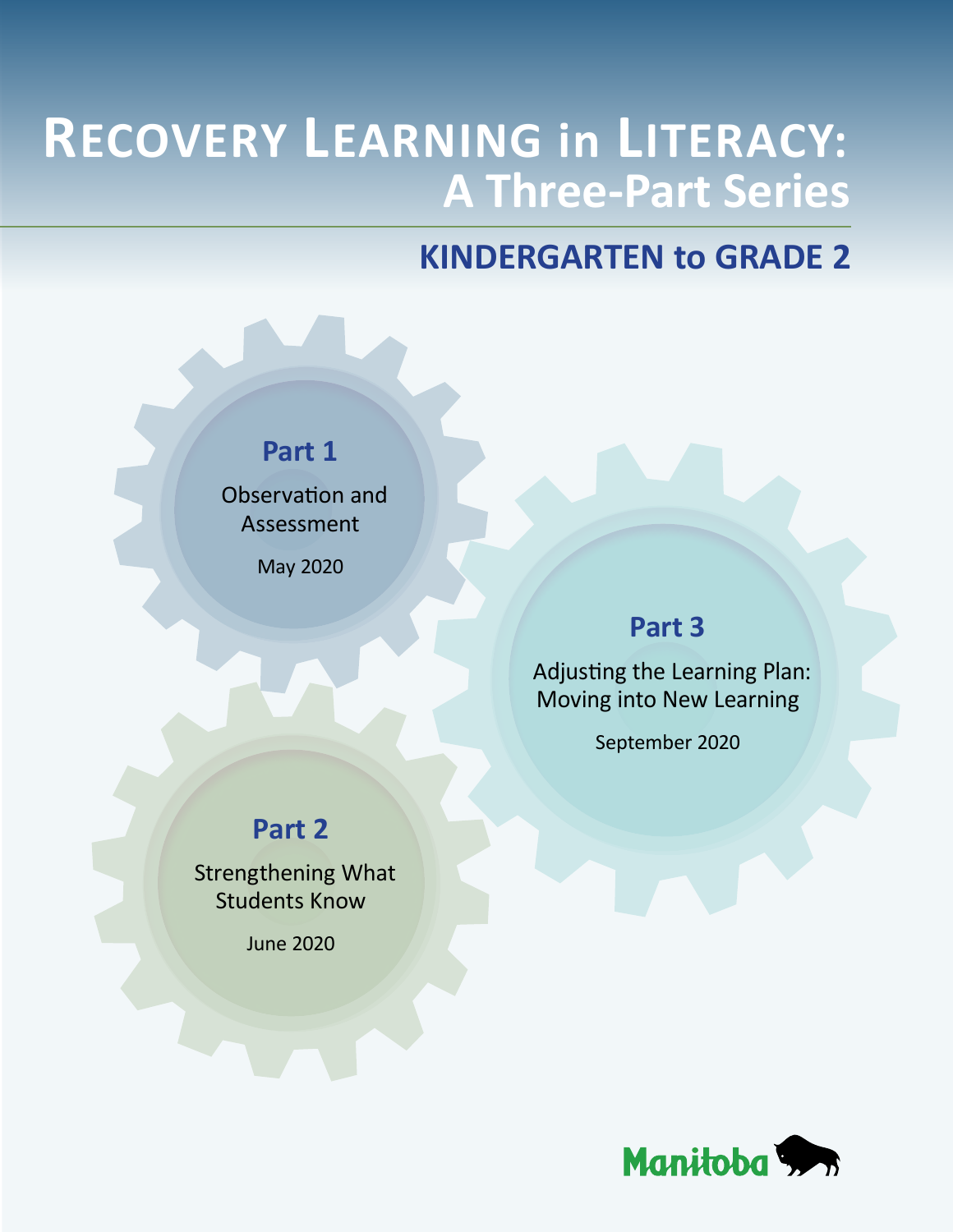Recovery Learning in Literacy: A Three-Part Series

Includes bibliographical references. ISBN: 978-0-7711-6419-4

Copyright © 2020, the Government of Manitoba, represented by the Minister of Education

Manitoba Education Winnipeg, Manitoba, Canada

Every effort has been made to acknowledge original sources and to comply with copyright law. If cases are identified where this has not been done, please notify Manitoba Education. Errors and omissions will be corrected in a future edition. Sincere thanks to the authors, artists, and publishers who allowed their original material to be used.

All images images found in this resource are copyright protected and should not be extracted, accessed, or reproduced for any purpose other than for their intended educational use in this resource.

Any websites referenced in this resource are subject to change without notice. Educators are advised to preview and evaluate websites and online resources before recommending them for student use.

Available in alternate formats upon request.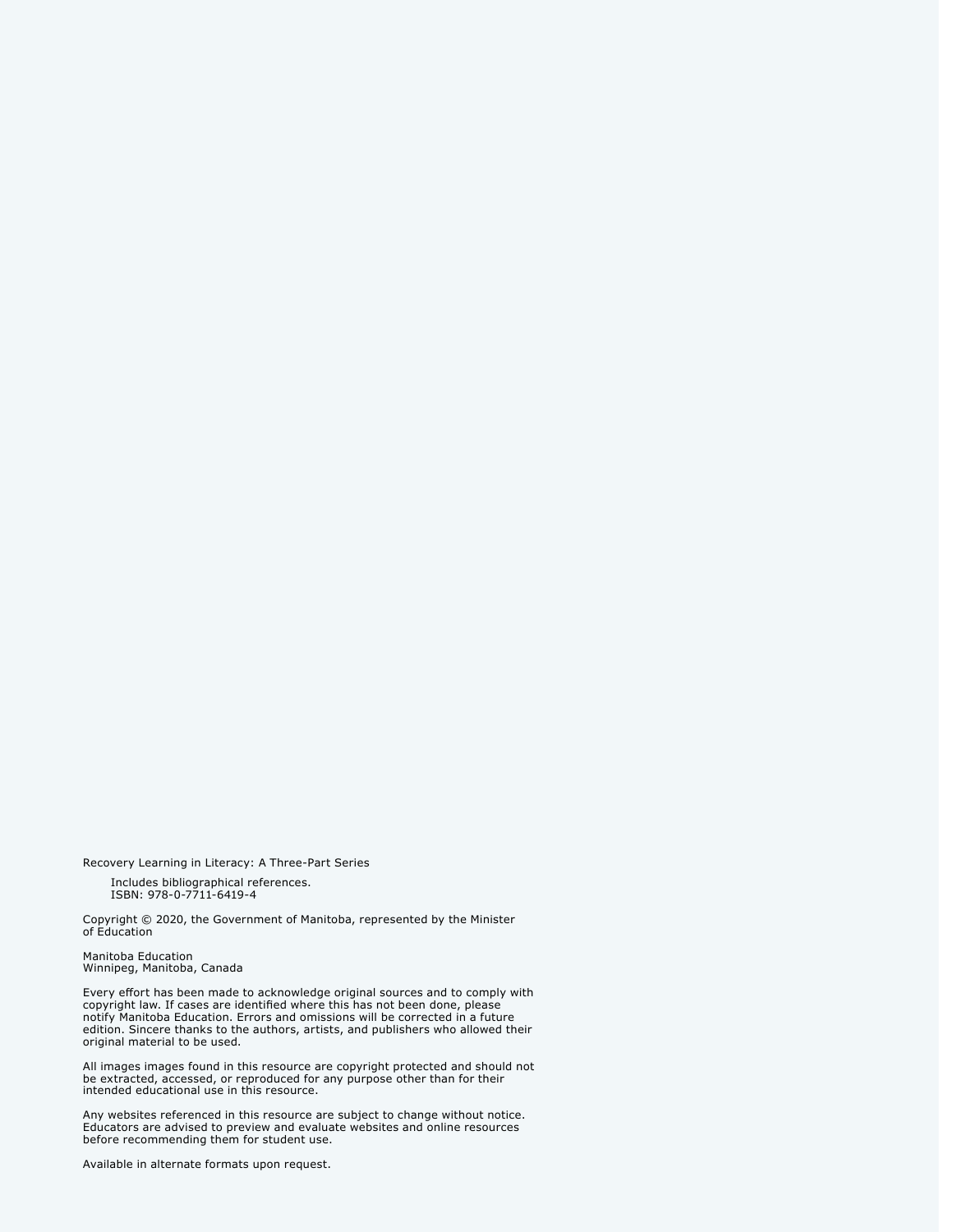# Table of Contents

| Suggested Process for School Teams: Grades 1 and 2                               | 5              |  |  |
|----------------------------------------------------------------------------------|----------------|--|--|
| Part 1: Observation and Assessment (May 2020)                                    |                |  |  |
| Suggested Process for School Teams: Grade 1                                      | $\overline{7}$ |  |  |
| Suggested Process for School Teams: Grade 2                                      | 9              |  |  |
| <b>Appendix A: Classroom Literacy Survey</b>                                     | 10             |  |  |
| Suggested Process for School Teams: Kindergarten to Grade 2                      | 11             |  |  |
|                                                                                  |                |  |  |
| Part 2: Strengthening What Students Know (June 2020)                             | 11             |  |  |
| <b>Appendix B: How Very Young Children Explore Writing</b>                       | 16             |  |  |
| Suggested Process for School Teams: Kindergarten to Grade 2                      | 17             |  |  |
| Part 3: Adjusting the Learning Plan-Moving into New Learning<br>(September 2020) | 17             |  |  |
| <b>Resources</b>                                                                 | 21             |  |  |

#### **Compiled by**

Manitoba Education Consultants, Early Literacy Intervention Teachers, and Manitoba Reading Recovery Team

For further information or support, please contact Allyson Matczuk, Manitoba Education Early Literacy Consultant and Reading Recovery Trainer, at 204-945-4687 or [Allyson.Matczuk@gov.mb.ca](mailto:Allyson.Matczuk%40gov.mb.ca?subject=).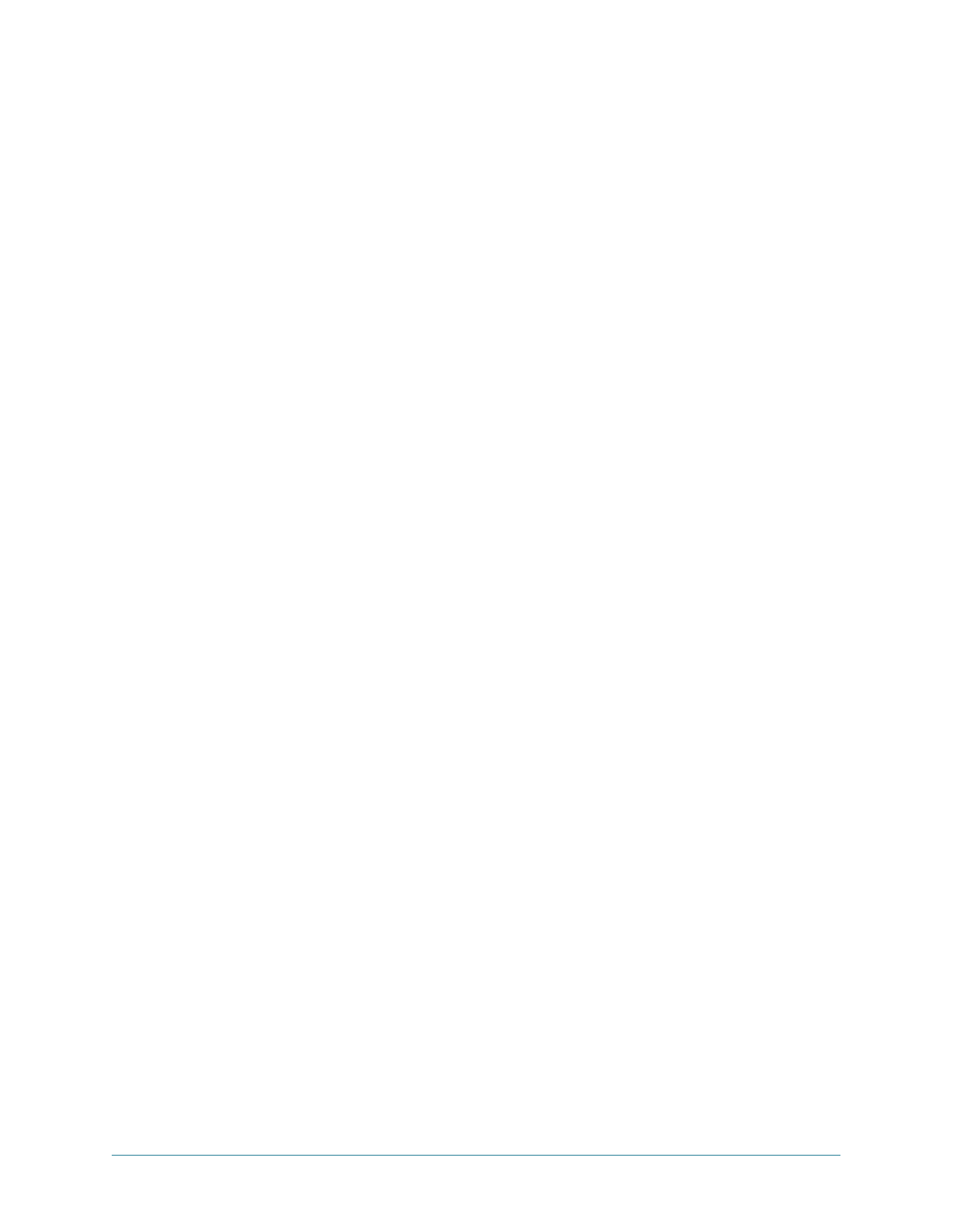## <span id="page-4-0"></span>Suggested Process for School Teams: Grades 1 and 2

## **Part 1: Observation and Assessment (May 2020)**

#### **Overview**

Comprehensive assessment that is based on careful and systematic observation helps teachers to design the most appropriate learning opportunities for their students based on what their needs are at that particular point in time.

Assessment need not be formal, but it should be ongoing in order to account for the rapid changes in children's literacy development when they are provided with rich learning experiences. Young children are constantly learning, provided time is spent reading and writing continuous texts in a supportive environment.

Assessment leads to appropriate instructional support that is provided to emergent and developing literacy learners. The students build competencies through expressing oral language, reading text, and creating text when the contexts

- are meaningful
- have authentic and purposeful design
- build on the learners' strengths
- acknowledge the role of oral language, reading, and writing through play-based and inquiry-based learning environments

#### **Goals**

The goal of assessment in recovery learning is to identify which students will need more extensive literacy opportunities and teacher instruction within the regular classroom setting. These assessment practices will lead to planning for literacy recovery by the school team.

#### **Taking a Team Approach**

Undoubtedly, classroom teachers will have spoken with the students' parents or guardians regarding their observations of literacy progress during the suspension of classes and over the summer. The school literacy team may consist of all or some of the following personnel and membership may change over time, but may include

- administrator(s)
- classroom teachers from Kindergarten and Grades 1 and 2
- Early literacy intervention teacher (e.g., Reading Recovery teachers or other early literacy intervention teachers)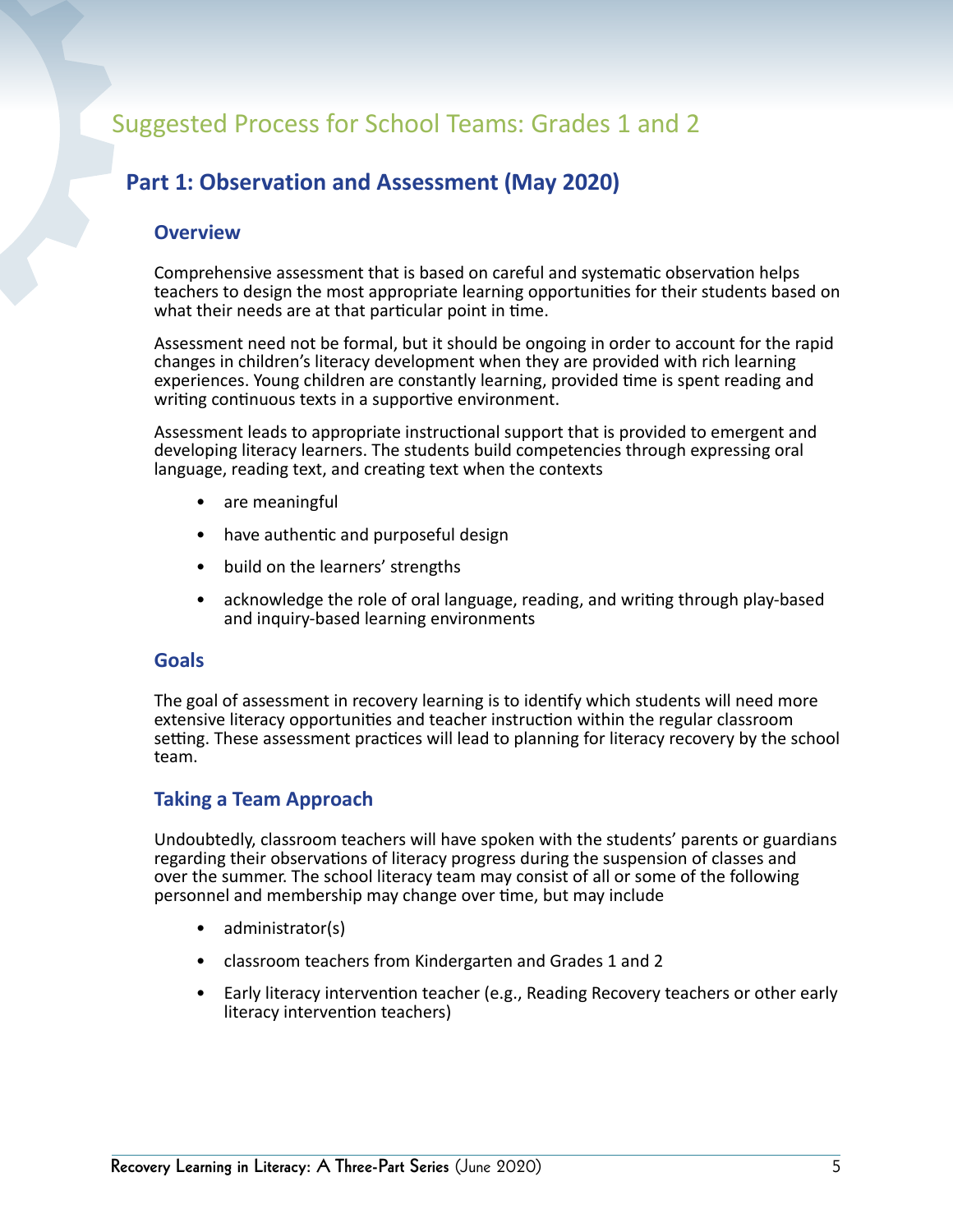If available, and as needed, the team may also include

- literacy support teachers
- resource teachers
- English as an additional language (EAL) teachers
- clinicians

The team is created with the knowledge that multiple perspectives need to be cohesive and collaborative. The team should be neither too small nor too large but sufficient to ensure teachers are supported in the development of learning plans for literacy for a wide range of learner experiences and expertise.

#### **Time Period**

The recovery learning period will be the first term of school for most students; however, the period may be longer for some.

Ongoing observation and informal assessment will inform instruction and individual student needs in learning.

#### **June 2020:**

- $\Box$  Collect Classroom Literacy Survey (Appendix A) from Kindergarten and Grade 1 teachers
- $\Box$  Hold transition meetings among teachers

#### **August/September 2020:**

- $\Box$  Review the "school context" in preparation to carry out recovery learning plans:
	- Form a team
	- Set meeting times
	- Establish observation times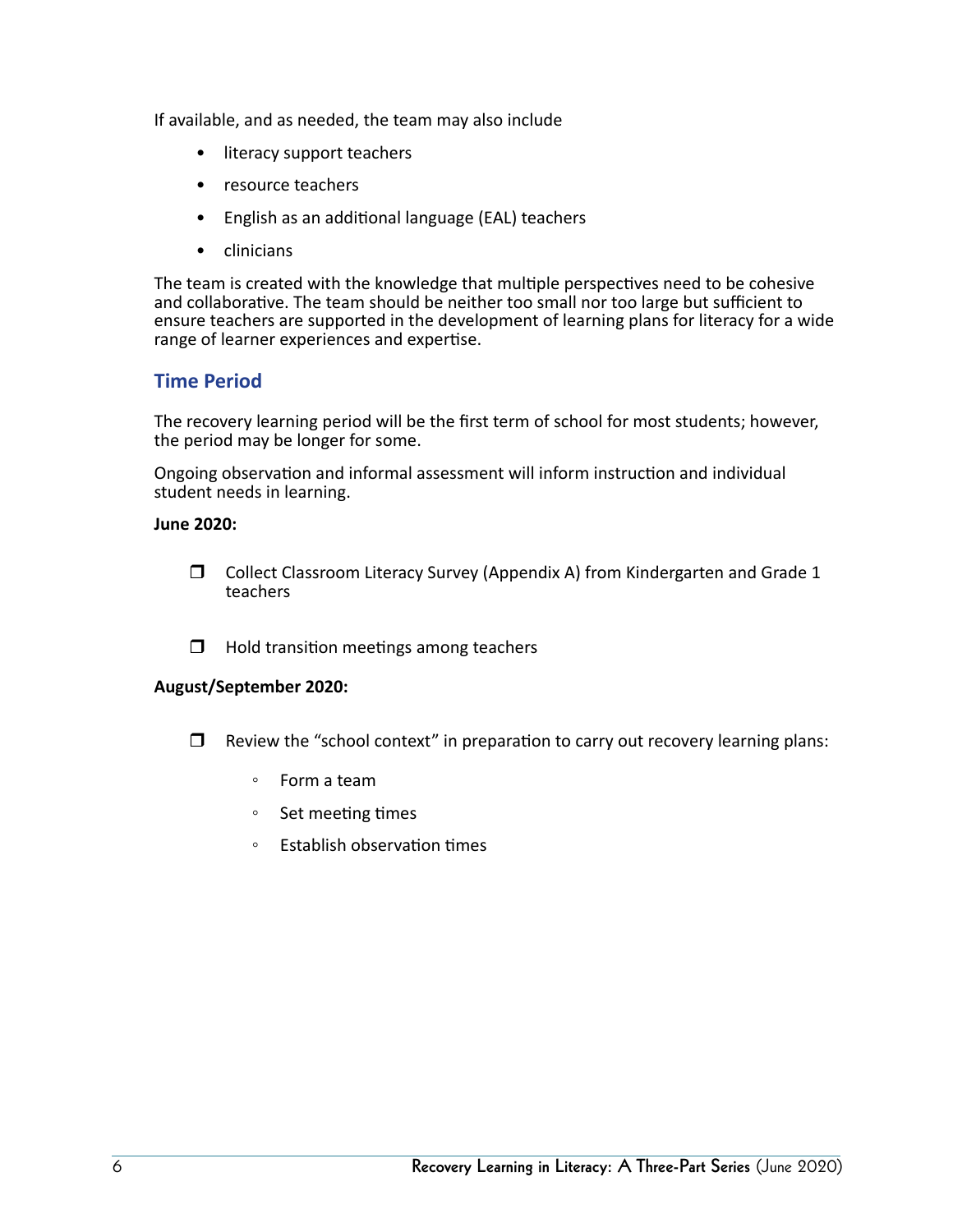## <span id="page-6-0"></span>Suggested Process for School Teams: Grade 1

#### **Classroom Literacy Survey and Transition Meetings**

As the 2019/2020 school year comes to an end and as the 2020/2021 year begins, use the report cards plus the Classroom Literacy Survey ([see Appendix A\)](#page-9-0) to begin to consider the amount of support the individual student may require. This support will occur in the classroom.

This teacher survey is designed to be ongoing and fluid in nature, and adjusted frequently as teacher assessment and observation inform decision making regarding student learning.

Observation will occur during regular classroom literacy activities in **any** curricular area by more than one person for the first month of school. Observations are then shared and discussed by the team frequently and regularly.

Manitoba Education's literacy progression document (under review) will serve as a first, broad observation tool to guide educators' assessments. Observations need to be documented in some way. In the appendices of this document are some excerpts from *A Time for Learning, A Time for Joy* (Manitoba Education, 2015) that can help teachers guide and record observations. They also provide teachers with suggestions for other ways to gather data through retellings and dictated stories.

#### **General Observation Period**

Wait to begin assessment after students have attended five full days of school, thereby allowing for some classroom routines and relationships to be established. Observations at this time should be specific to talking, reading, and writing.

Consider the following questions during the observations:

- Is the child able to engage in literacy activities in a small group, with another student, and working alone?
- How long does the child engage when working in a group, working with another student, and working alone?
- Can the child write their name? Can they recognize their name?
- What is the child's longest utterance? What is their most complex utterance?

#### **Specific Literacy Observation Period**

For students who require some extra support or time in order to make progress, more assessment will be necessary to determine the specific areas requiring attention.

You can make greater insights into the existing strengths of each learner by collecting samples of the child's creations (e.g., writing samples, drawings, engagement with books), plus some targeted observations about their knowledge about how books work, how print works, and how to connect sounds and letters, as well as by rereading their own stories. This will guide the kinds of learning experiences that will build literacy expertise.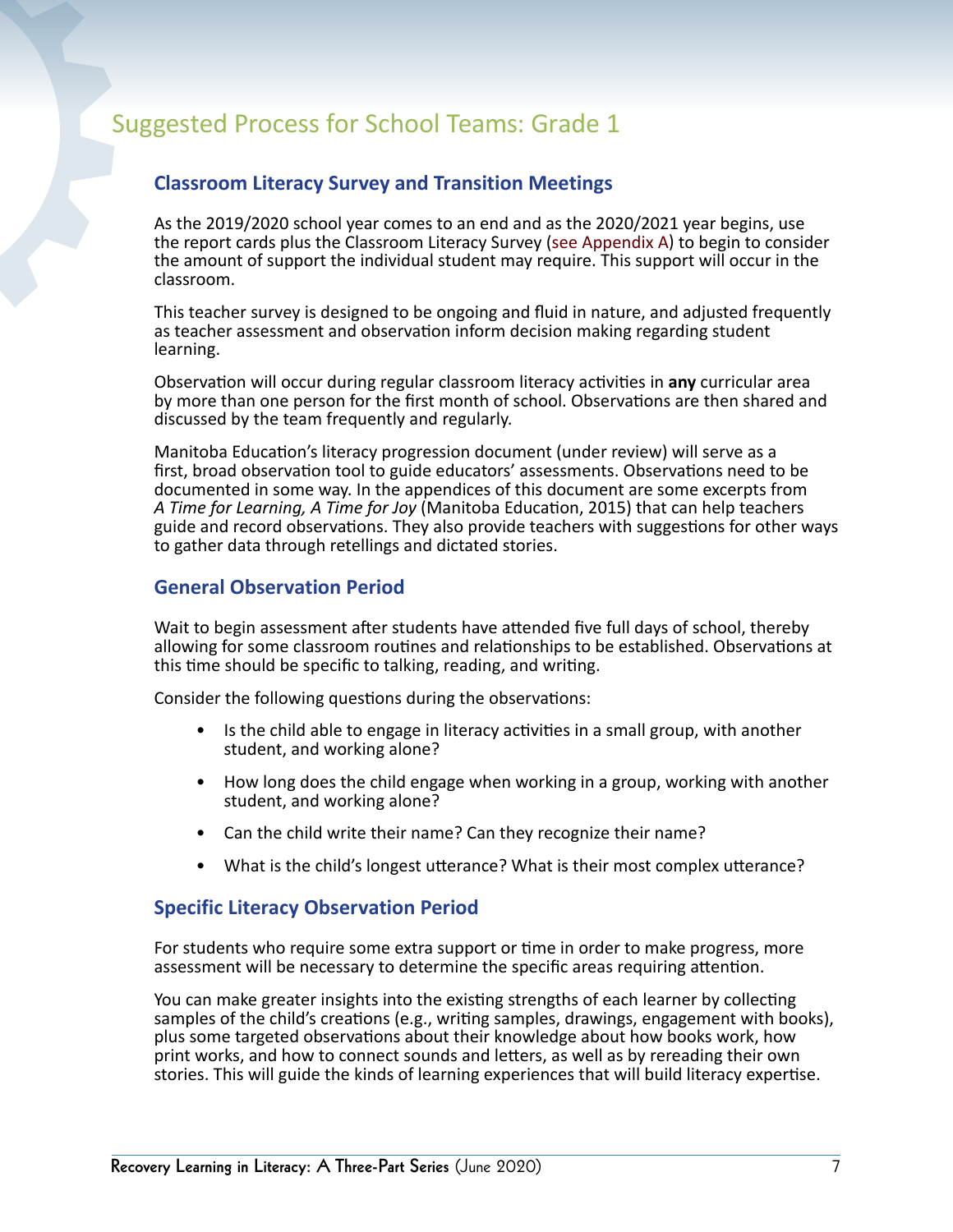Please see Appendices C, D, G, and H from *A Time for Learning, A Time for Joy* (Manitoba Education, 2015) for other recording sheets that may be of use during the observations. See [www.edu.gov.mb.ca/k12/childhood/time\\_for\\_joy/full\\_doc.pdf.](http://www.edu.gov.mb.ca/k12/childhood/time_for_joy/full_doc.pdf)

In addition, individual schools or school divisions may have a common literacy assessment that may be required, such as those by Clay (*An Observation Survey of Early Literacy Achievement*, 2016; *Record of Oral Language*, 2015) and Fountas and Pinnell (*Benchmark Assessment System*). They may also be using their own school division–designed assessment.

The team will meet to discuss observations, possibly revise learning groups, and plan appropriate learning experiences. Team meetings will involve establishing timetables for the observation assessment periods. It is expected that teams will need to meet regularly in term 1 to conduct regular ongoing assessments and planning for learning. This assessment period may continue into terms 2 and 3 for students who require extra support.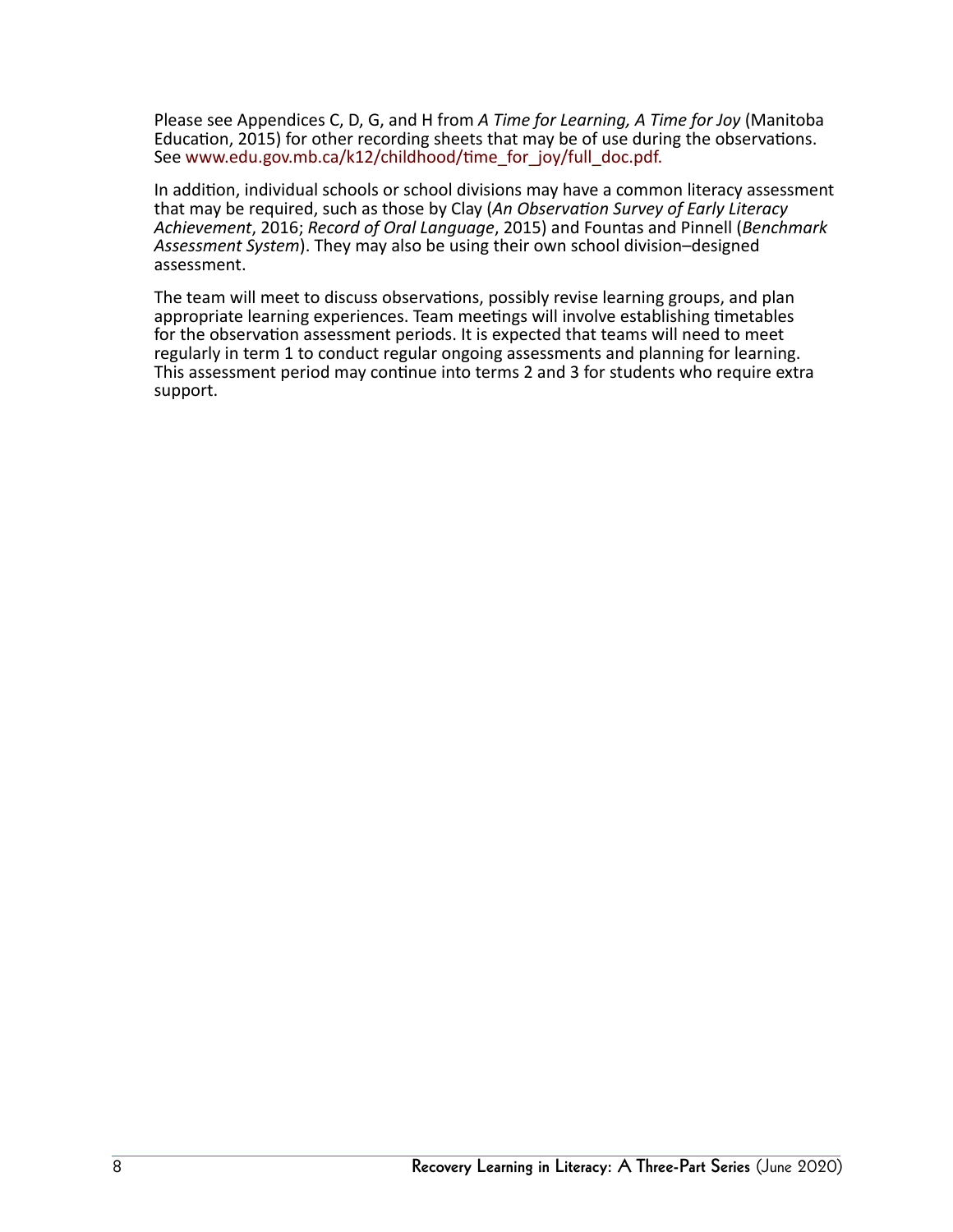## <span id="page-8-0"></span>Suggested Process for School Teams: Grade 2

#### **Classroom Literacy Survey and Transition Meetings**

Reconnect with last year's teacher(s) to ease a student's transition, particularly if the student is new to the school or has not had consistent contact with their teacher during the COVID-19 suspension of classes.

#### **General Observation Period**

Observations can be scheduled to take place during literacy activities in **any** curricular area for the students' first 10 days of school.

Consider the following questions during the observations during literacy activities and inquiry-based periods:

- Is the student able to engage in literacy activities in a large and small group?
- How long does the student sustain their engagement?

Use Manitoba's literacy progression document (pending) as a guide. The school team will create guidelines for observing and supporting during this transition time as students' engage in individual and small-group literacy work. Observations at this time should be specific to talking, reading, and writing.

#### **Specific Literacy Observation Period**

For students who require some extra support or time in order to make progress, more assessment will be necessary to determine the specific areas requiring attention. This assessment may be informed by a writing sample, a reading sample (a running record of continuous text reading), or by consideration of certain questions such as "What is their longest utterance?" or "What is their most complex utterance?"

#### **More Extensive Literacy Assessment**

To help plan for literacy recovery instruction, further assessment may be required for any students who were included in early literacy intervention in 2019/2020, as well as for those students whom teachers are unsure about. This assessment should focus on the following:

- Determine the student's instructional text level in reading
- Use a word reading test (e.g., The Burt Word Reading Test)
- Administer the writing vocabulary task (Clay, 2013, 2019)
- Administer the Record of Oral Language (Clay, 2015)

Some students will require the complete administration of *An Observation Survey of Early Literacy Achievement* (Clay, 2015).

For further information, please contact Allyson Matczuk, Manitoba Education, Early Literacy and Reading Recovery Consultant, at 204-945-4687 or [Allyson.Matczuk@gov.mb.ca.](mailto:Allyson.Matczuk%40gov.mb.ca?subject=)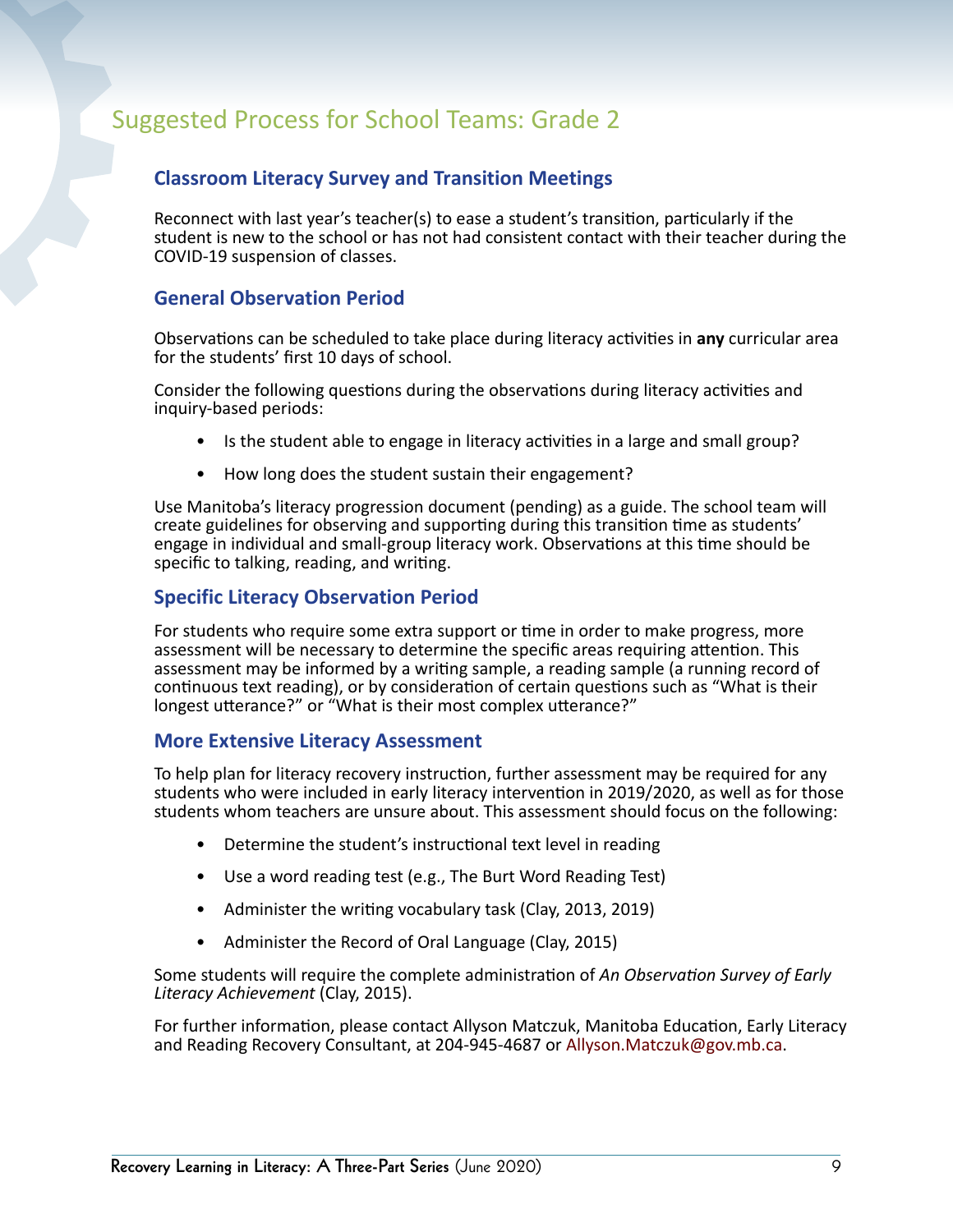## **Grade Level**

<span id="page-9-0"></span>To be completed at the end of the school year by the classroom teacher and revised throughout the following school year based on evidence gathered during classroom observations.

Please reflect on the evidence you have gathered regarding the literacy competencies of the students you have worked with and put each child's name into one of the four quadrants on this page. Ensure that every student is included. As children make gains in their literacy development in many rich and varied learning experiences, their names may shift to a different quadrant.

**Progressing well**

**Progressing when some instruction is provided**

**Some concerns about progress**

**Many concerns about progress or progress is unknown**

| Date(s) Revised: |  |
|------------------|--|
|                  |  |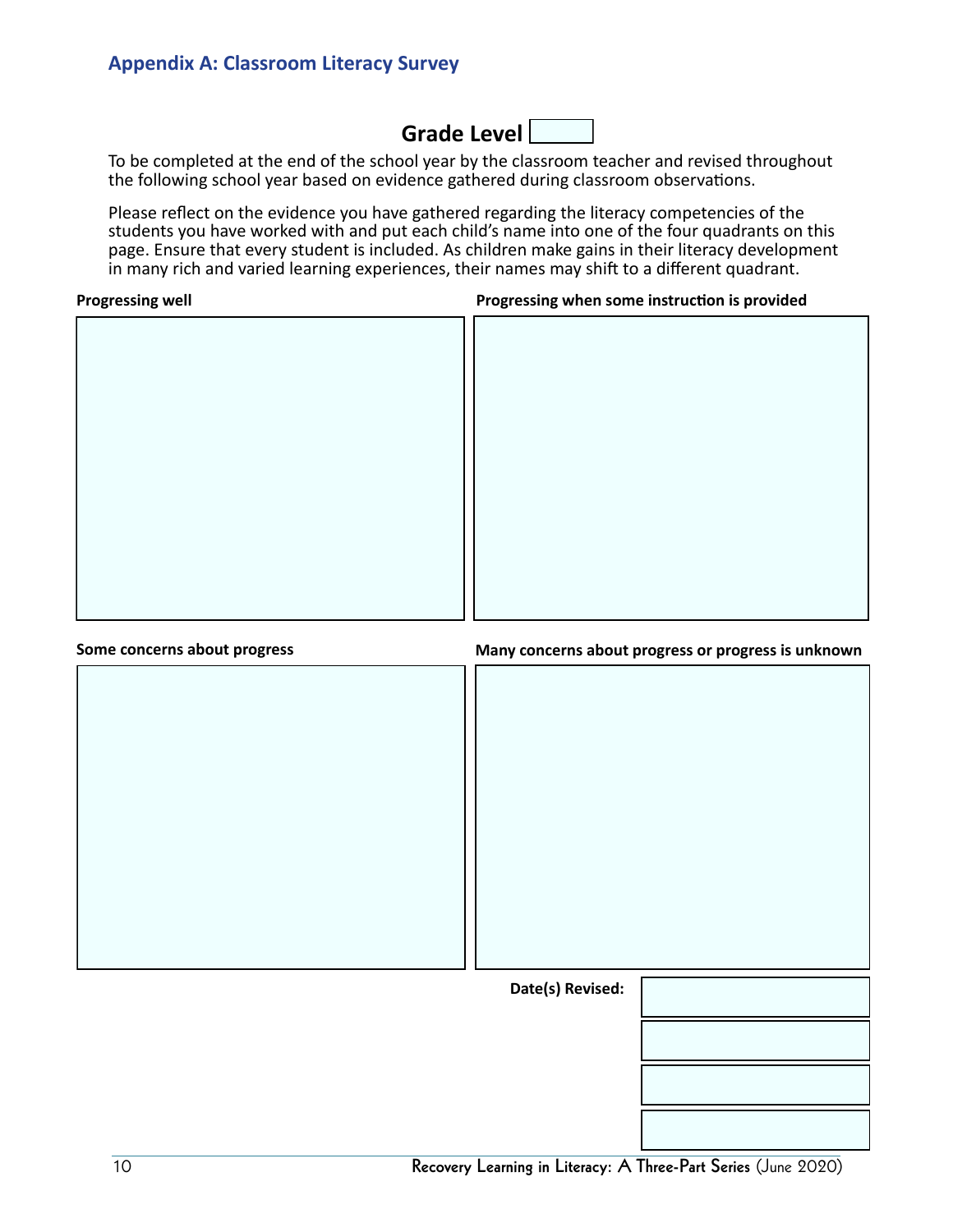## <span id="page-10-0"></span>Suggested Process for School Teams: Kindergarten to Grade 2

### **Part 2: Strengthening What Students Know (June 2020)**

#### **Linking Assessment Evidence to Learning**

The learning opportunities outlined in this document are appropriate for any learner who is vulnerable in their literacy learning for any reason, including those with social or emotional uncertainty, those who are English language learners, those who have recently moved into a new cultural context, and those who are new to this school.

#### **Making it Easy for Students to Learn**

Assessment and observation during the first few weeks of school will provide evidence of what students know about literacy. The individual student will reveal a unique and diverse range of knowledge through opportunities to engage in a classroom setting. There will also be a diverse range of knowledge and abilities among the students in the classroom. Therefore, learning opportunities will need to have scope in order to engage all students in whole groups, small groups, or individual experiences.

Teachers will need to start where the students are in their learning. It will be critical to pay attention to the ways in which learning experiences are being designed and implemented in order to meet the diverse needs of students. If teachers notice that a particular focus of instruction does not suit a particular student, then greater support or a different approach should be tried.

Observe carefully to ensure individuals are not practising ineffective or inefficient literacy behaviours that will hinder progress. By acknowledging the partially correct or the glimmer of them knowing something better or faster, teachers can increase students' confidence and independence, no matter how small the steps. Praise and reinforcement will bolster student confidence.

#### **Goal**

The goal of the first two to four weeks is to have each student recall things they may have forgotten, refresh their learning, regain confidence, and gradually increase the consistency and flexibility of their foundational literacy knowledge—all of which will encourage their desire to learn more.

At the end of this period, it will be time for the team to meet about the progress of the students and to review the **Classroom Literacy Survey** and reprioritize students. It is common for children to make rapid changes when they learn things that are important to them. Expect to make a change in the student groupings and to make frequent revisions to the learning plans for the class.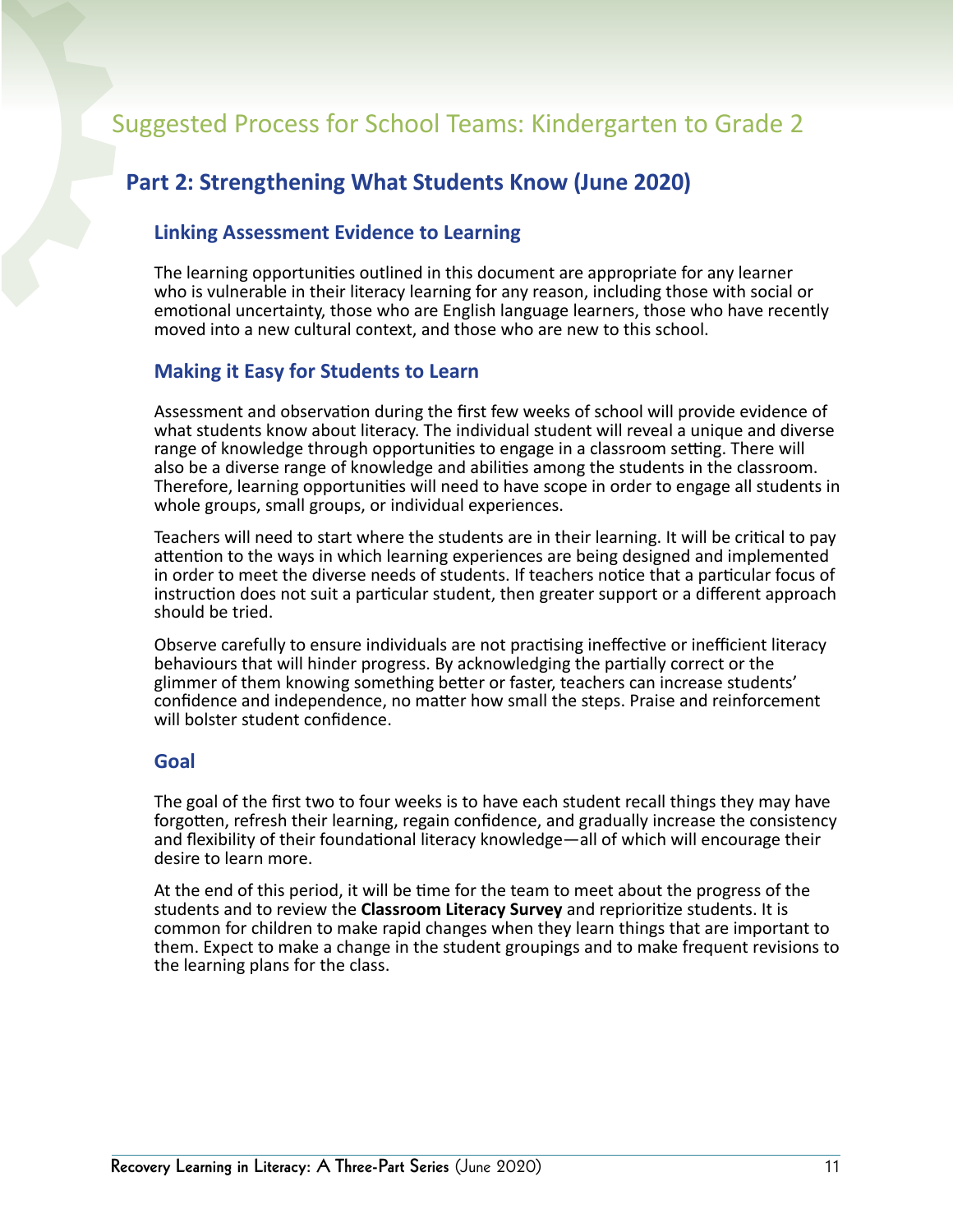#### **Advice from Neurobiology**

*"The single most important factor influencing learning is what the learner already knows. Ascertain this and teach him accordingly."* 

– David Ausubel

- Watch for natural talents and abilities and encourage their practice.
- Try to understand what the student knows and build on it.
- Repeat, repeat, repeat!
- Arrange for associated things to happen close in time (e.g., learning to read the closing lines of a story and write effective closing lines to their own stories)
- Pay attention to the "half right" in responses. Don't stress mistakes. Don't reinforce strategies that aren't useful.
- Misconnected (confused) neural networks are most often just incomplete learning. Try to determine where the confusions are and support the child to sort them out.

#### **Building Bridges**

Students' prior learning may not have prepared them for many new experiences with a new teacher and classroom. Experiences that are all part and parcel of what happens in school, such as working with a large group of students, following school and classroom rules, meeting the minute-by-minute demands of teachers, and competing with other students for teacher attention, are different than student's experiences in other settings. The following principles represent strong instructional practices for all students:

- Value students' first language or dialect and the experiences they have had. It is their strength and their "known."
- If students have missed opportunities to talk with others or to engage in schoollike conversations, plan to increase the number of experiences they have talking with adults and other students. Play-based learning and storybook reading offer many stress-free opportunities for children to practise their oral language.
- If students have missed opportunities to engage in writing or in having their ideas and thinking recorded, then this will need to be part of the learning plan. Ensure that writing is purposeful, frequent, and related to all parts of the school day, and that it is modelled, interactive, guided, and independent.
- If students have missed hearing stories told and read to them, spending more time on this task will have benefits. This can be accomplished through oral storytelling and dramatic play, read-aloud, shared reading, guided reading, and **many opportunities for each student to read things that are easy**.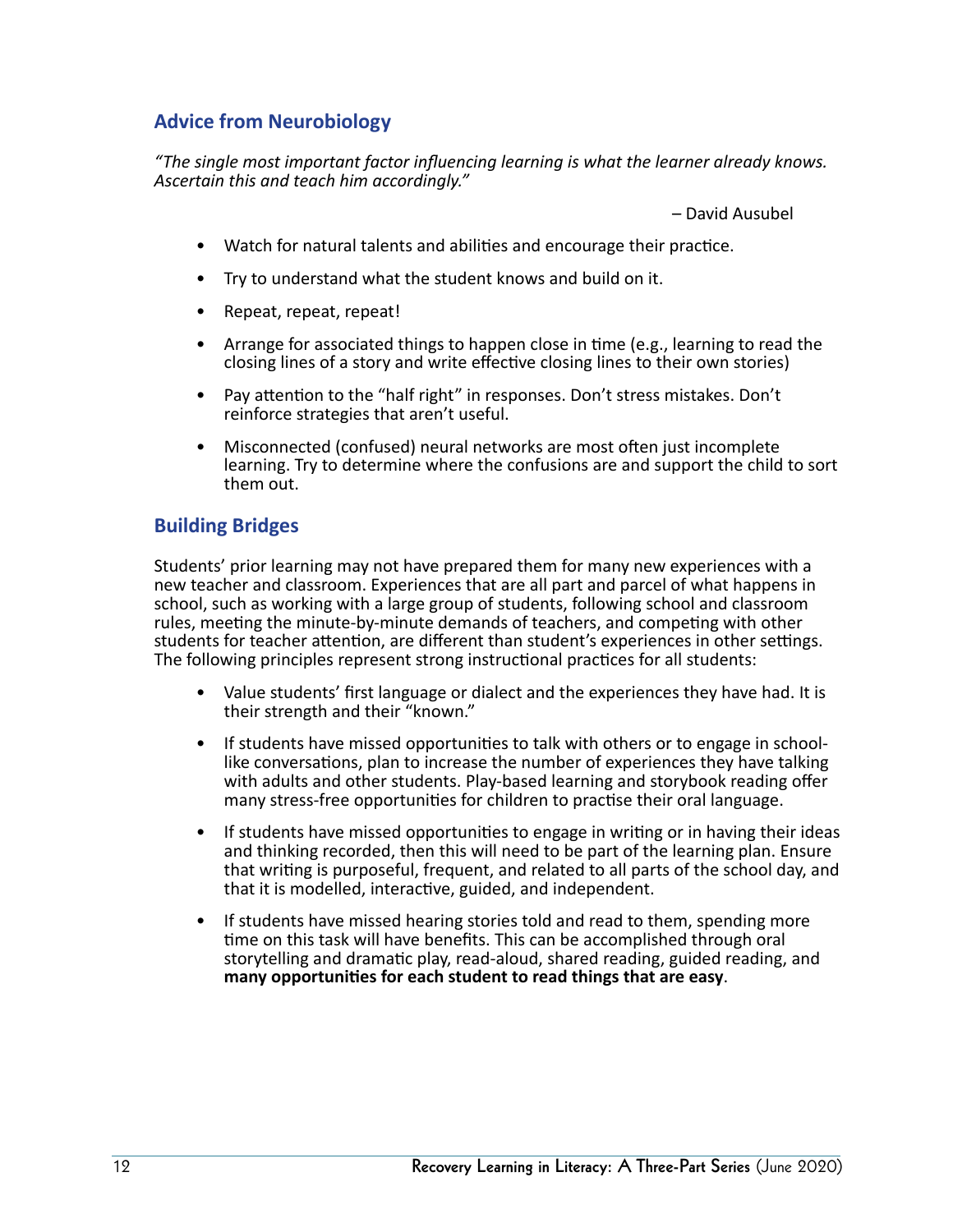#### **Motivation and Engagement**

Keeping young students motivated and engaged is of paramount importance. Further learning will occur if they are involved in learning experiences that match **their** interests.

Engaging in conversation with each student is equally important. Relationships that students have with their teachers are directly linked to learning potential. Students will benefit from a teacher who tunes into their conversations and meets them where they are. Conversations like these will help to draw the learner into new territory.

"The student will develop the belief that reading and writing are enjoyable and informative activities that are not beyond his or her capabilities." (Scanlon and Sweeney, in Johnston, 2010, p. 182). Show delight in whatever they know how to do and praise effort, attempts, refinement of earlier behaviours, and involvement. Positive responding is a powerful tool in building their engagement in literacy learning.

#### **The Power of Talking, Writing, and Reading**

According to Clay (2015), "Writing can contribute to the building of almost every kind of inner control of literacy learning that is needed by the successful reader" (Clay, 2015, p. 145). What students know about writing can help with what they know about reading, and vice versa. They can learn almost all of what they need to know about our written language, such as

- the relationship between oral language and print
- the aspects of print that capture their attention
- the look of letters, clusters of letters, and words
- how to explore the details of print
- how to self-monitor their talking, reading, and writing
- how to communicate and extract meaning in varied ways
- how to play with language structures to improve clarity, interest, and purpose

#### **Whole, Part, Whole**

The first three years at school is a time of critical and rapid growth of knowledge about **constrained** skills such as alphabet and phonological knowledge (Paris, 2005) and the integration of those skills into **unconstrained** skills such as word knowledge, the reading process, and the writing process. Students learn about what goes into literacy processes and how to use these parts to support the "whole." The greatest portion of time in the school day should be devoted to the unconstrained skills where students are putting together the pieces of knowledge they have. This means that as students engage in their own conversations, read, and write, they gradually become more aware of the pieces (constrained skills) that are useful, and they learn how to use these pieces in whole words, phrases, sentences, complete stories, messages, and creations.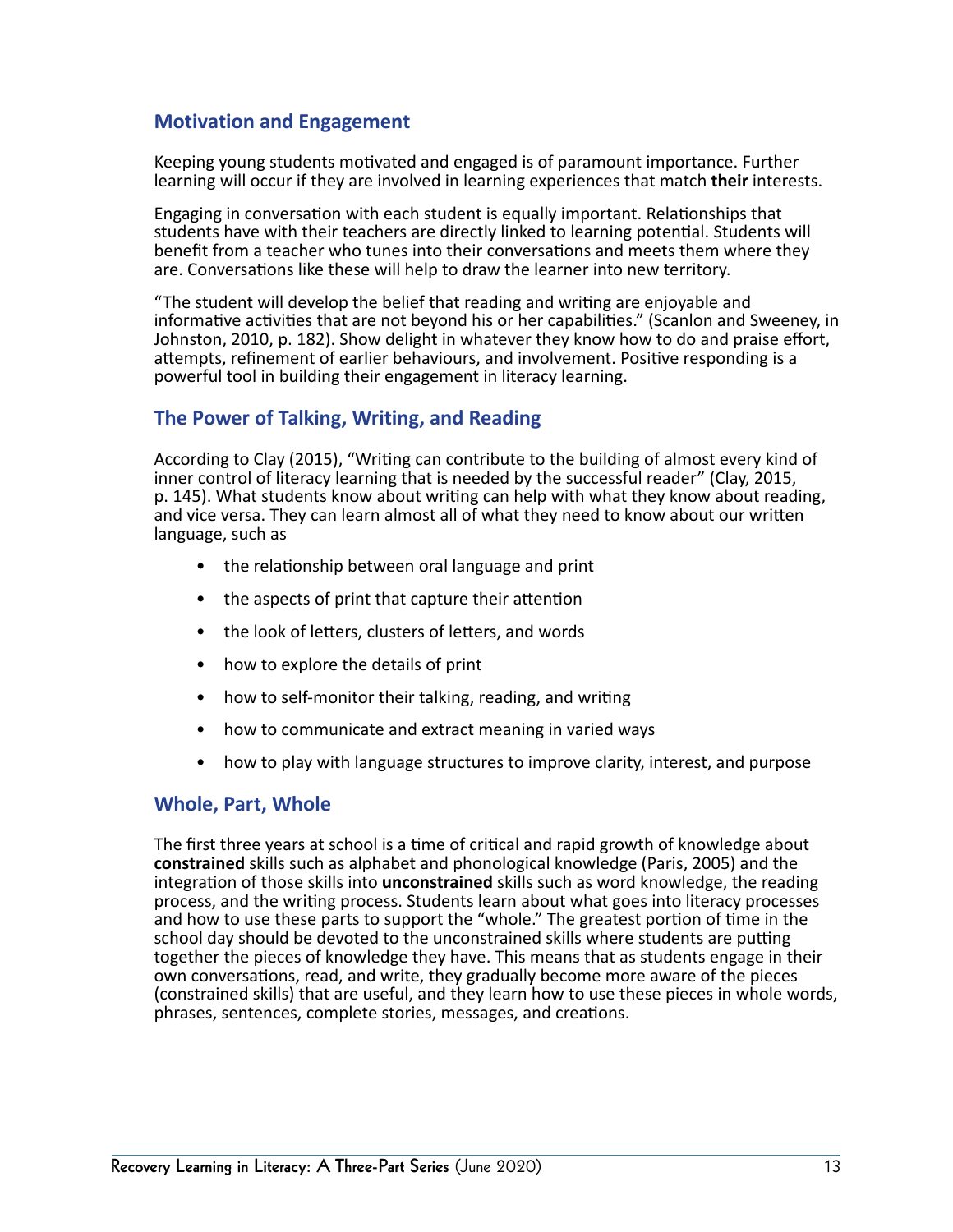#### **Instructional Balance: Assessment, Observation, and Learning Opportunities**

This will involve a combination of direct skills instruction and authentic reading and writing for audience and purpose. Research shows the benefits of extensive engagement in versatile (e.g., shared reading and interactive writing) and more narrowly focused activities (e.g., phonological instruction, morphemic analysis) with goals to integrate skills from both areas in text reading and writing. Teachers will use a range of supports, guided by close monitoring of student progress and in-the-moment instructional moves that encourage independence in thinking. As much as possible, other curricular areas will integrate reading and writing instruction and opportunities. This is accomplished easily in play-, activity-, and inquiry-based learning experiences. The teacher will demonstrate high expectations and good classroom management within a caring and respectful environment that promotes extensive engagement in reading and writing.

#### **Designing and Organizing Teaching and Learning**

"[School teams] can approach the design of learning experiences in various ways, depending on purpose and needs. Educators use a variety of approaches to instructional design and consider many structures in order to embed focused and targeted teaching and learning within these designs. They will want to consider designs that provide opportunity for learners to practise meaningfully in the field of English language arts" (Manitoba Education, 2019, p. 53).

While some direct instruction will be needed over the period of recovery learning, the goal is to allow students to develop competencies and independence so that they are able to benefit from all classroom literacy experiences.

- **• Independent reading and writing:** Provide students with opportunities to read and write things that are easy and familiar in order to remind them of what they are able to do. It is valuable for children to engage in talking, reading, drawing, and writing to share their stories, to play with language and writing materials, to imitate adults, to create personal messages, to communicate with others, and to explore. (Clay, 2010).
- **• Read aloud:** Read to students from a variety of texts and encourage them to take part in conversations about them without interrupting the flow. This engages students in the overall meaning of the texts. Read texts that are generally of greater complexity than the students can read on their own. This is an opportunity to engage in rich children's literature and model the language and vocabulary of books. Students enjoy being able to explore these books later— to hold, to look at, to enjoy the cover and illustrations, and to reread for themselves.
- **• Modelled writing:** Write messages for students and share moment-to-moment thinking about composing, recording, rereading, revising, and editing out loud to ensure that the learners can hear the problem solving behind the actions.
- **• Language experience activities:** "Language experience activities are a way of motivating learners that can lead into meaningful writing (including guided writing or shared writing). Language experience activities involve planned, purposeful 'doing and talking' together, which will be followed by writing and reading about the experience. Such activities help young learners make sense of their world by taking part in, sharing, and discussing authentic experiences and usually going on to contribute to or to construct written text about them…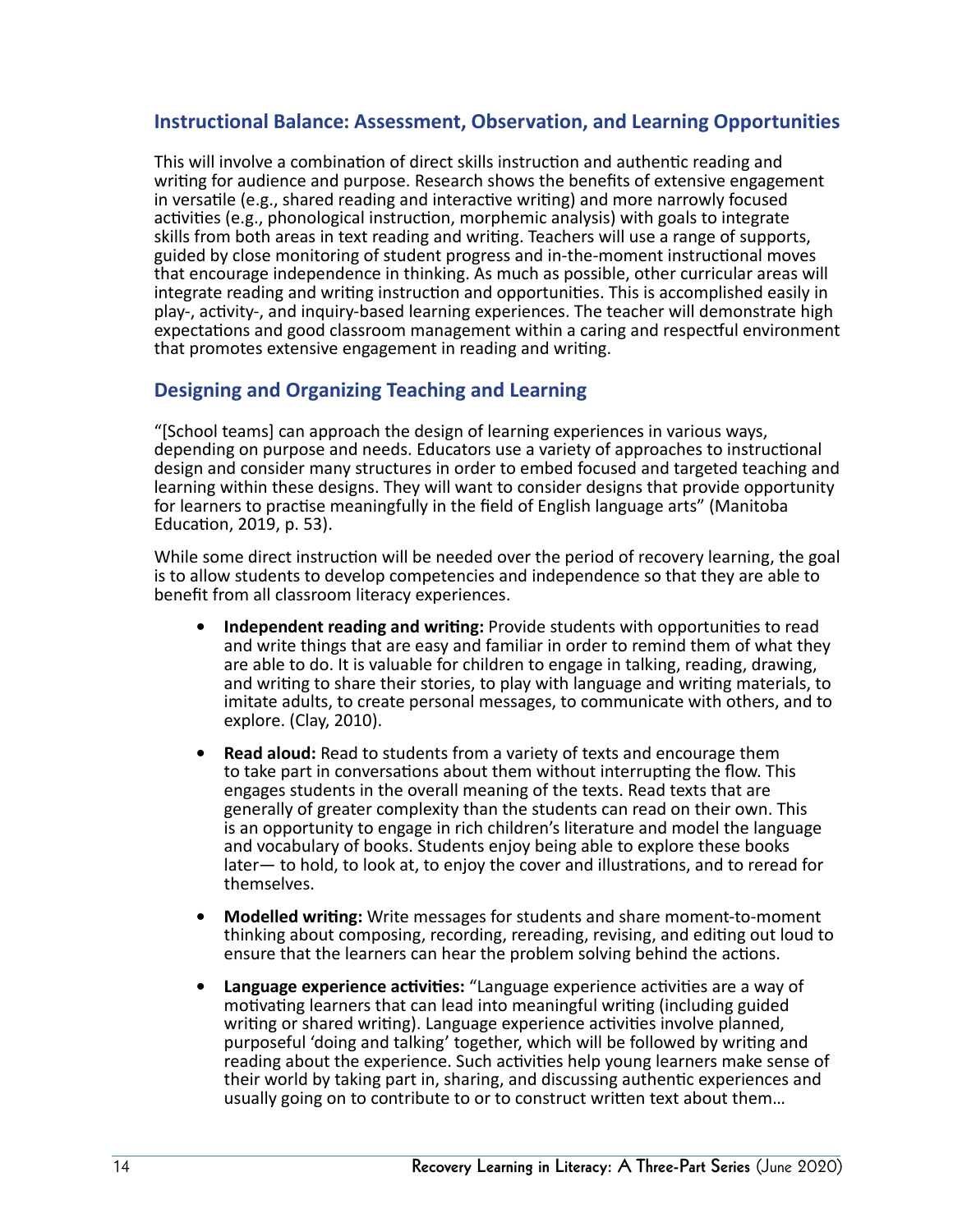The teacher engages the students in the experience and in the discussion that elicits the students' own language about the experience, some of which can written on a white board or chart paper. The teacher may go on to use shared or guided writing to produce texts about the experience. The key feature of this approach is that it uses talk about children's experiences as the basis for writing. This is an opportune time to support those children who are learning to speak standard English regardless of the reason…

Language experience activities make the links between spoken and written language visible. A lot of talk takes place, and the children become aware that writing arises from oral language. As the children enjoy reading and rereading the texts they created, they build their awareness of the relationship between reading and writing." (New Zealand Ministry of Education, 2003, p. 102).

**• Shared reading:** "In shared reading, the teacher and student read a text together. The teacher leads the reading, and the students follow with their eyes, actively listening and joining in as they become familiar with words, phrases, or concepts. All the participants need to see the text, which is enlarged. The teacher's support enables the students to behave like readers and enjoy the text, even though they may not yet be able to read it comfortably on their own…

The same text can be used several times in successive shared reading sessions with a different focus each time to meet new goals. As the students become familiar with the text, they gradually take more responsibility for reading it themselves…

Shared reading provides opportunities for teachers to observe how their students interact with texts. It allows teachers to plan purposeful ways to develop students' use of the sources of information in text in a supportive context. It's an ideal setting in which to introduce and reinforce information about the conventions of print, about strategies for solving unknown words, and about sound patterns in spoken language" (New Zealand Ministry of Education, 2003, p. 94).

**• Interactive writing:** "...in these lessons, the teacher serves as guide and often as scribe supporting children in an "apprentice" role. That means that both teachers and children negotiate the meaning and the structure of the text as they compose the message together." (McCarrier, Pinnell, and Fountas, 2000, p. xvi). The teacher models and talks through the process of constructing a text (or part of one), giving explicit instruction in how to use writing strategies during the shared writing process.

"This is often followed by guided writing; when the teacher has constructed part of the text, the students continue writing their own texts, working with teacher support but as individual writers. Through shared writing, students can take part in constructing a more complex text than they would be able to write on their own" (New Zealand Ministry of Education, 2003, p. 104).

Opportunities for students to explore their learning environments and engage in highly motivating activities with interested adults will be a solid preparation for more experiences at school where more explicit instruction may be required. When students engage in these ways, they are cognitively aware, mentally alert, and searching for new things to learn.

For further information or support, please contact Allyson Matczuk, Manitoba Education Early Literacy Consultant and Reading Recovery Trainer, at 204-945-4687 or [Allyson.Matczuk@gov.mb.ca](mailto:Allyson.Matczuk%40gov.mb.ca?subject=).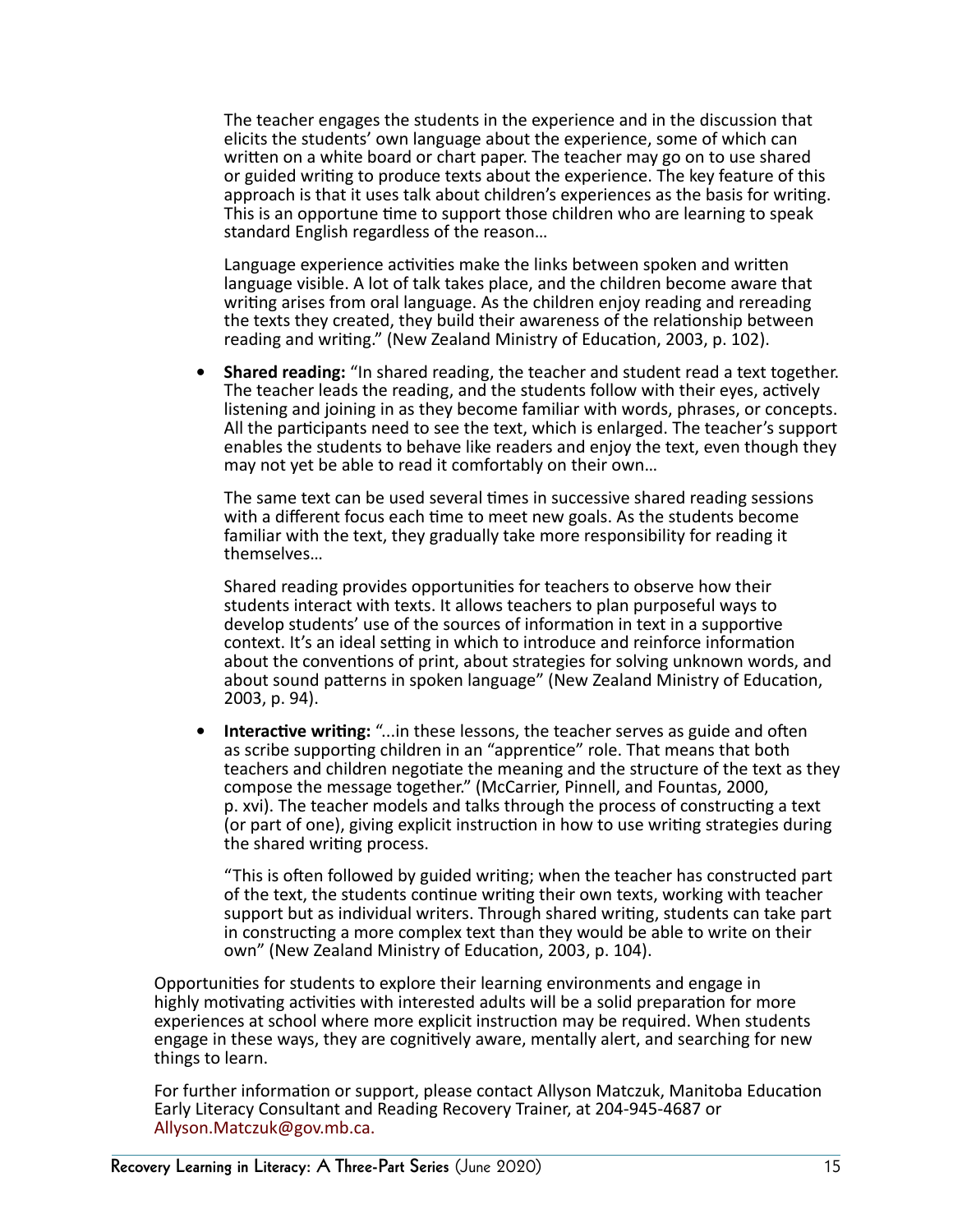#### <span id="page-15-0"></span>**Appendix B: How Very Young Children Explore Writing**

In her book *How Very Young Children Explore Writing* (2010), Marie Clay included a list of suggestions for parents, caregivers, and teachers. She emphasized that writing provided children "with powerful learning opportunities that contribute to their ongoing reading and writing progress" while reminding her audience that children will develop at their own rates, follow their own paths, and arrive at successful literacy outcomes. Some of her suggestions include the following:

- Provide pencils, markers, crayons, and papers in a place where children can use them, such as near a learning centre.
- Forget about adult objections like "messy," "too hard," and "too soon."
- Remember that the child's question is "What is possible?"
- Point to where the child can write, or where to start.
- Demonstrate how to do one simple thing.
- Help, if the child will allow you.
- Write yourself, alongside the child.
- Watch how the child works. Write down your observations.
- Talk about what you are doing while the child is watching.
- Use capital and lower-case letters appropriately when you are writing.
- Notice when the child's writing changes. Celebrate changes!
- When the child invents something new, celebrate!
- Provide clear examples, but accept rough imitation with delight.
- In the earliest stages, the hands do not learn as quickly as the mind does. Be patient as the child begins to control their movements on paper.
- Create reasons for writing and show examples. Show interest and make writing fun.
- Try to avoid correcting. Teach the child how to detect and correct for themself.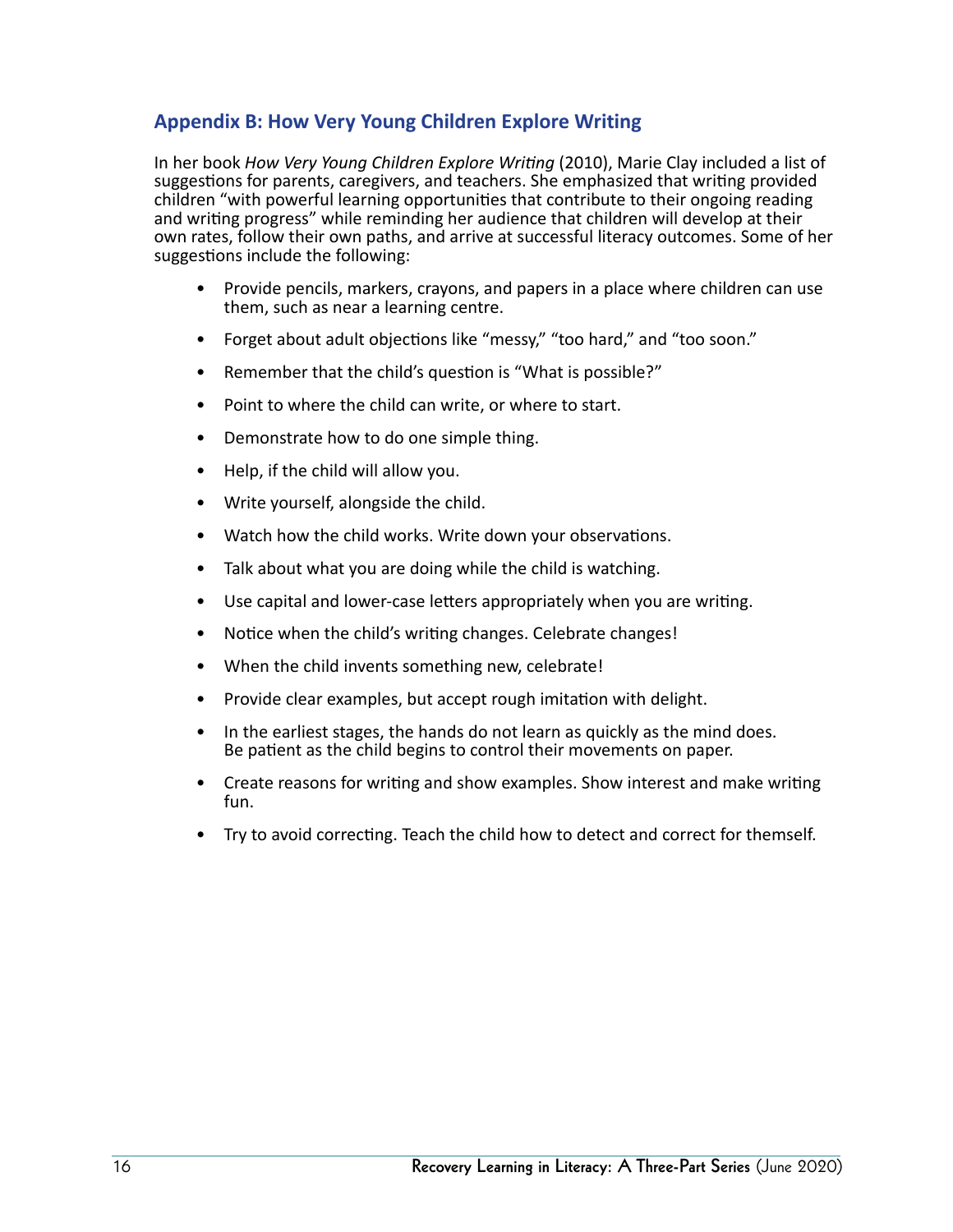## <span id="page-16-0"></span>Suggested Process for School Teams: Kindergarten to Grade 2

# **Part 3: Adjusting the Learning Plan—Moving into New Learning (September 2020)**

#### **Introduction**

The first part of this document emphasized "systematic observation" of literacy behaviour, which allows teachers to capture what students know and can do. The second part stressed the benefits of students working within the body of literacy knowledge they possess. This allows the students to use and develop their strengths and their sense of independence, and helps to establish the relationship between teacher and learner. It also allows teachers to observe their students working when things are going well. Everyone needs to be mindful of the emotional and mental well-being of our youngest learners and to work hard not to upset the child's learning.

Throughout the first four to six weeks of school, teachers will have learned a great deal about the students with whom they work. Teachers will have notes and documentation of both formal and informal literacy behaviours that will be used to support evidence-based, high-quality decisions.

*The goal is to have students gradually move into new learning, building on their current knowledge and expertise. Teachers can ask themselves, "What is the next, most accessible step in learning for this student?"*

#### **Look at the Classroom Survey**

While observational notes will have the details of children at work with literacy, teachers may need to reassess some or all of the students, using the same tools as they have used previously (see Part 1). Young children learn continuously and it is likely that their knowledge, from one day to the next, has been increased, altered, reshaped, and revised, and this has led to new learning within a very short period of time—from one day to about three weeks. They could also have lingering confusions that have not yet been sorted out. When students are engaged in rich classroom experiences, they learn. Therefore, it is important for Early Years teachers to stay on top of that learning by observing systematically and regularly.

#### *"Knowing what to look for, remembering to arrange to observe it, and making some record of behaviours, are the means to improved observation by teachers." (Clay, 2015, p. 210).*

At points in time, the school team (see p.3) will meet to discuss student progress and to think about which students are benefiting from regular classroom instruction and experiences and which students still require more attention, support, and time. Using [Appendix A: Classroom Literacy Survey](#page-9-0) (see p. 8) as a framework will allow teachers to do three things:

- First, it will allow the team to examine trends in the data and make decisions about goals for the whole group, a small group, or an individual.
- Second, it will allow the team to consider the students as individuals and determine which students need the teacher most.
- Third, it will allow teachers to reflect on whether the opportunities and experiences that they provided actually made a difference to the students, and how. This reflection determines next steps.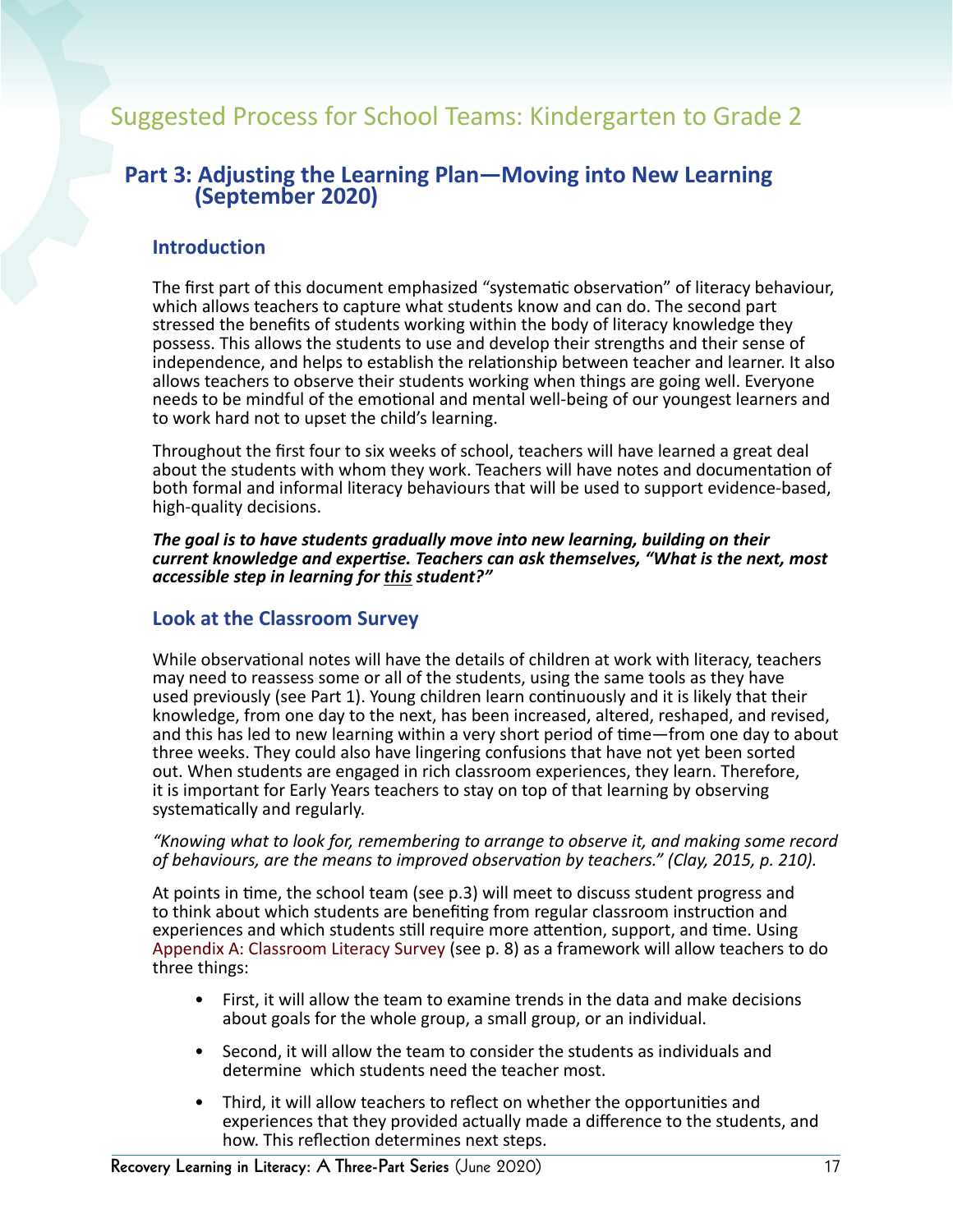By providing the school team with evidence and articulating rationales for shifting students into the "best-fit" instructional group, teachers can ensure there is ample reason for the shift. By the simple act of articulating what the evidence is showing and what students CAN do, teachers can crystalize their thinking. This contributes to shared social construction for evidence-based decision making.

For the group that has many concerns about progress—that is, the group most in need of the teacher's support or those students who have a great deal to learn—look for ways to increase students' time on task. An increase of time on tasks that are within their grasp will have the greatest payoff. This means that most student time is spent on tasks that reinforce and consolidate what the students know, allowing for just one or two new things to be learned. These tasks are easy and enjoyable!

#### **Engaging Students**

Studies have shown that a teacher's ability to engage students in literacy instruction pays off in terms of motivation and learning (Bogner, Raphael, and Pressley, 2002). Engagement is not accidental; the teacher must plan for it and be prepared to have multiple approaches. Raphael, Bogner, Pressley, Shell, and Masters observed the following factors in highly engaged Early Years classrooms.

#### **Teachers**

- encourage cooperative learning
- downplay competition
- hold students accountable for their efforts
- project high expectations
- scaffold student learning appropriately
- make library and cross-curricular connections to content covered in class
- encourage autonomy and choice
- have a gentle, caring manner
- interact with students positively, making home-school connections
- provide opportunistic mini-lessons
- reteach when students did not understand the first time (or second!)
- make personal connections with students
- support appropriate risk-taking; making the classroom fun
- encourage creative and independent thinking by students

#### **Positive Practices**

*The teacher sets up fail-safe situations in which each child can initiate successful activity working out some possibilities, discovering things for himself, extending his problem solving skills, and enjoying the challenge that is within reach. Only when the task is within their control can children take on new learning with success and enthusiasm.*

> *— Reading Recovery Council of North America "Making it Easy to Learn"*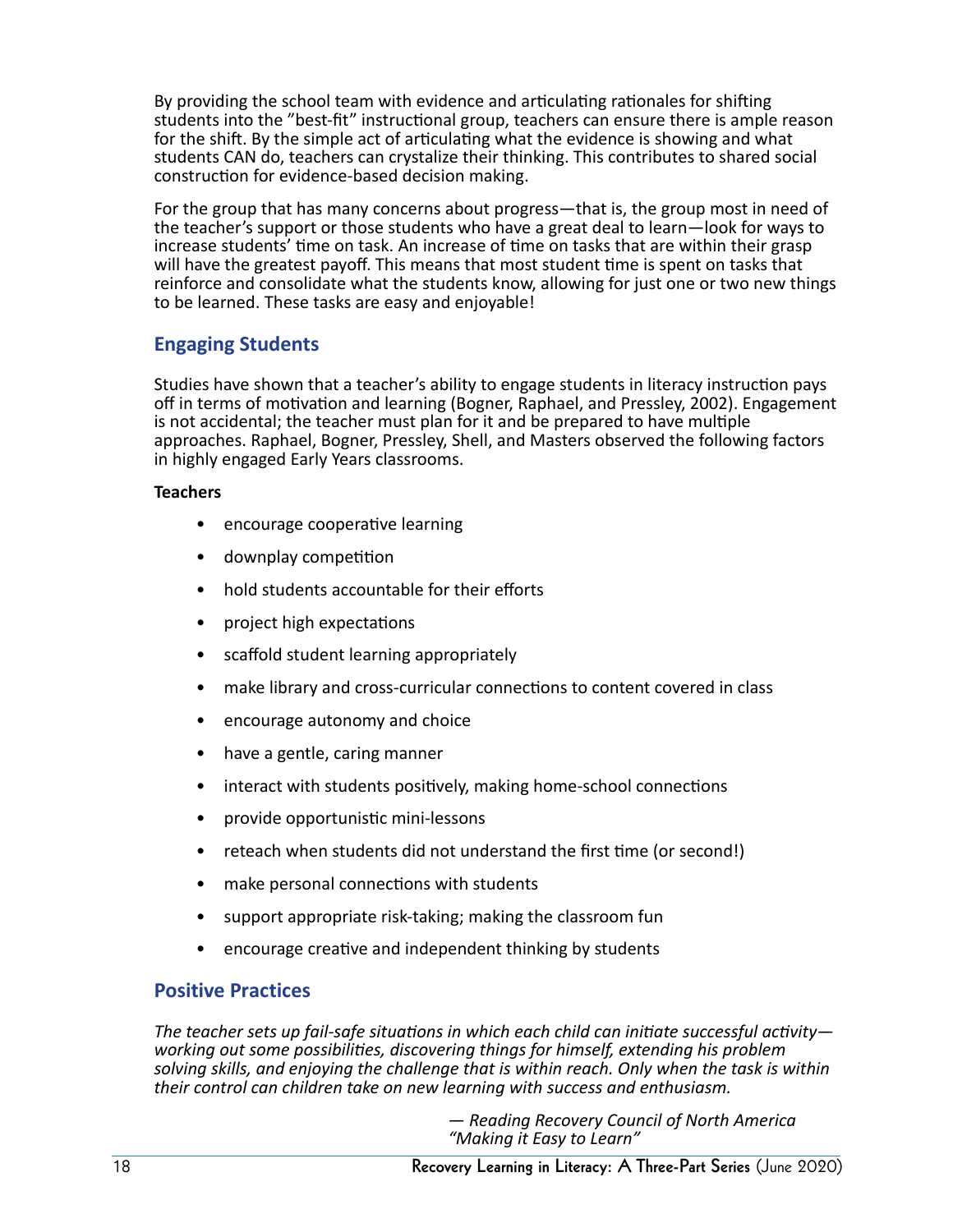#### *Research has also shown that it is powerful for students to use what they know when trying to do something new.*

It is beneficial for new learning to be linked to something that is known by the student. Encourage students to link the new to the known and allow them to build on their individual strengths. This allows teachers to "follow the child" so that reading and writing work and problem solving are within the child's current capabilities.

#### **Teachers can help**

- set up **fail-safe situations** where the child can be in control and will experience success
- provide challenges within reach so that the student is successful
- activate, build, and value the student's prior knowledge
- carefully select books that stimulate and support an individual student's personal competencies in oral language and understanding of the world
- prepare children to hear, use, and see unusual vocabulary, language, and features of text
- encourage independent problem solving on the part of students

#### **Using Real Text—Telling, Reading, and Writing Messages, Stories, and Information Text**

Every aspect of reading and writing can be taught using authentic texts without the need for worksheets, various "programs," or computer applications (Moustafa and Maldonado-Colon, 1999, p. 448). Even a simple poem provides opportunities to investigate. "Once children are able to do one-to-one matching and can read the story by themselves, wholeto-parts phonics instruction can begin" (Moustafa and Maldonado-Colon, 1999, p. 451). Every piece of text contains letter-sound correspondences that would be of interest to emergent and early readers. Provide skills instruction within the context of an ongoing reading or writing activity.

Balancing skills instruction with reading and writing occurs in effective classrooms. Students need a little direct instruction (10 to 15 minutes per day) and then massive opportunities to put that instruction into practice—reading and writing messages, little books, storybooks, literature, author-specific books, non-fiction, and informational texts (Pressley et al., 2002, p. 12). The greatest gains will be made by ensuring students have time on-task, actually reading and writing. A balance of instructional perspectives teaching to students' needs more than following any particular program's sequence makes the learning personal.

**Example: "The Eensy, Weensy Spider" (or Itsy Bitsy or Incy Wincy) has some simple letter-sound correspondences, such as the words "rain" or "sun," that can be highlighted in word study with an emergent reader. More unusual words, such as "eensy" and "weensy," can be highlighted for a reader who has more experience and may be ready and able to look for spelling patterns.**

#### **Reading and Writing are Reciprocal Processes**

Students' knowledge about print is improved by both their reading and their writing. What the student knows about one is used with the other, and vice versa. Look for ways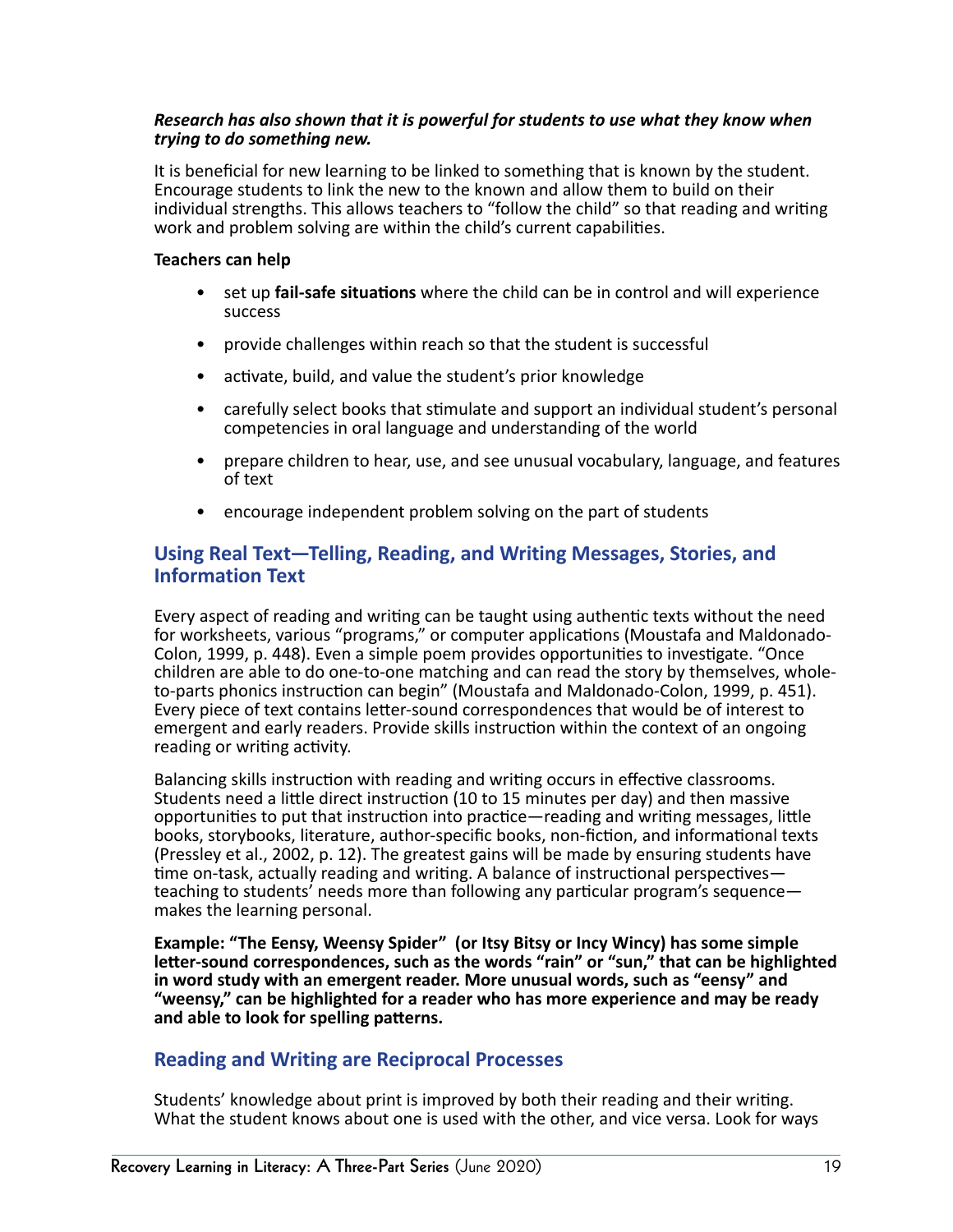to integrate and share reading and writing experiences. This means timetabling literacy blocks, and not separating the tasks of reading and writing. This allows students to capitalize on the benefits one task provides the other as they read and write across the curriculum.

*I define reading as a message-getting activity and writing as a message-sending activity, that increase in power and flexibility the more they are practiced.* 

#### *– Marie Clay (2001)*

A single poem, story, or informational text is used in many ways. For students just beginning, it might be a read-aloud story or it might be used for shared reading. The same story can become one that is used for instructional purposes within the context of a lesson. It can become a text for independent or partner reading. Later, the same text can be revisited simply for enjoyment or to explore a previously unnoticed aspect. The text is a jumping-off point for student writing as well. The only caution is that any text should not be over-taught so that students come to resent something that should be joyful, but revisiting texts for a different purpose at a different time is encouraged!

**Example: Using an existing notice for a lost cat, the students can choose a word that they would like to be able to write correctly for themselves and to practise. As an extension, the students might create their own ad for a lost item.** 



#### **Valuing Approximations to Support the Development of Agency and Self-Control**

When teachers encourage their students to do things for themselves, students show greater self-regulation and engagement (Pressley et al., p. 14). By teaching students how to do things by themselves, teachers engage students whether they are working alone or with a partner or a teacher. You can see the sense of agency that develops in students when they appear to be consumed by their work and somewhat oblivious to other people and activities around them. Teachers who see that their students are developing competence and who encourage them to build on their approximations and half-right responses will find teaching to be more joyful and classrooms to be easier to manage. Students thrive in positive, reinforcing, and cooperative environments.

**Example: One way to foster independence is to have sets of books readily and easily available, and to teach students how to decide which bin and which book to read.** 

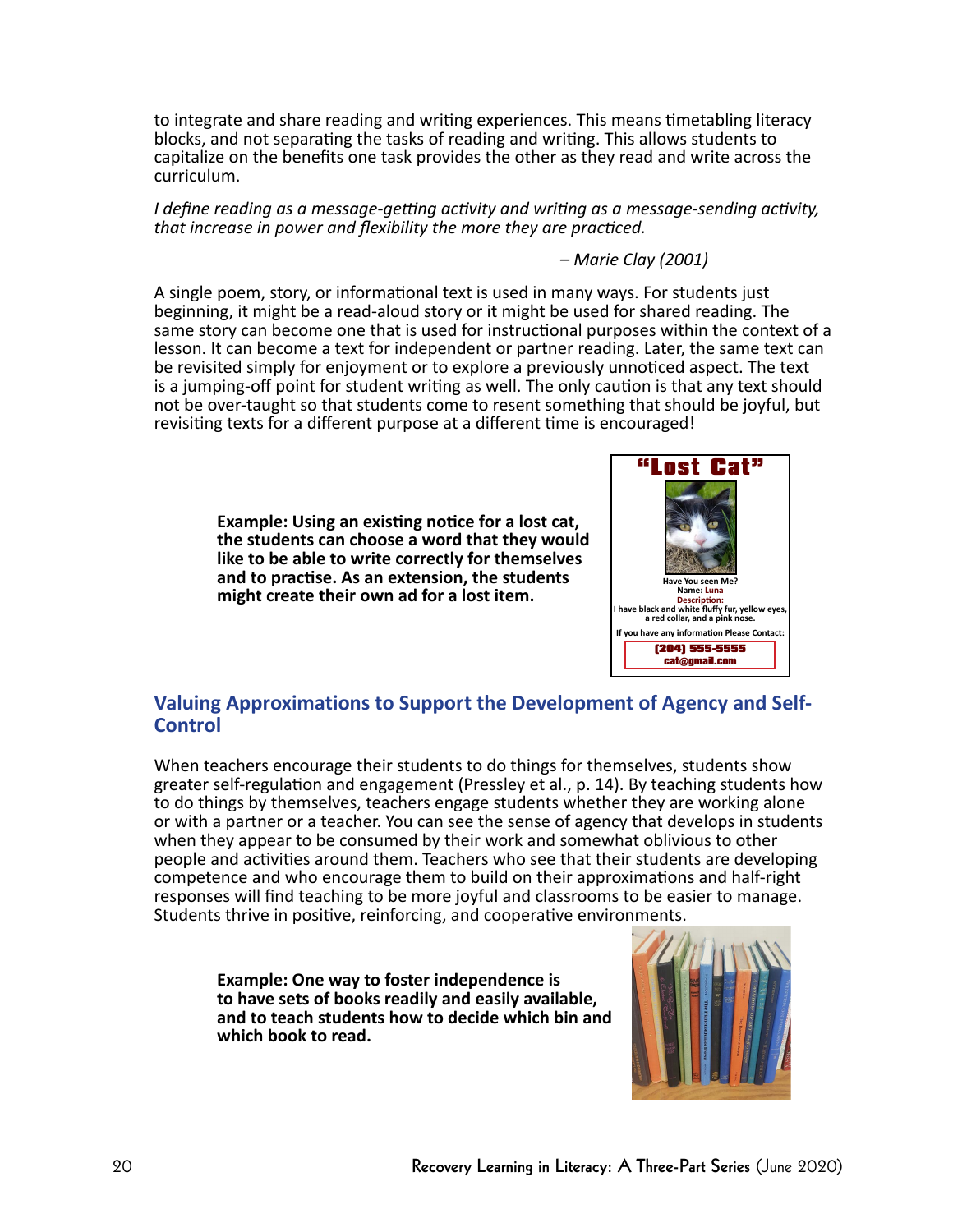#### <span id="page-20-0"></span>**Resources**

The suggested resources list below is not exhaustive. They are valuable resources for teachers working with children in the early years of literacy development. Online videos are accessible to Manitoba educators at no cost.

For further information or support, please contact Manitoba Education consultant Allyson Matczuk at [Allyson.Matczuk@gov.mb.ca](mailto:Allyson.Matczuk%40gov.mb.ca?subject=).

#### **Print**

Allington, Richard L. *What Really Matters for Struggling Readers: Designing Research-Based Programs.* Pearson Higher Education, 2011.

Clay, Marie M. *By Different Paths to Common Outcomes.* Portsmouth, NH: The Marie Clay Literacy Trust, 2001.

\_\_\_\_\_. *Becoming Literate: The Construction of Inner Control*. The Marie Clay Literacy Trust, 2015.

\_\_\_. *How Very Young Children Explore Writing.* The Marie Clay Literacy Trust, Pearson Education, 2010a.

\_\_\_. *The Puzzling Code.* The Marie Clay Literacy Trust, Pearson Education, 2010b.

\_\_\_. *What Changes In Writing Can I See?* The Marie Clay Literacy Trust, Pearson Education, 2010c.

Crouch, Debra, and Brian Cambourne. *Made for Learning: How The Conditions of Learning Guide Teaching Decisions*. Richard C. Owen Inc., 2020. <https://www.rcowen.com/>.

Dorn, Linda J., and Barbara Schubert. "A Comprehensive Intervention Model for Preventing Reading Failure: A Response to Intervention Process." *The Journal of Reading Recovery,* vol. 7, no. 2, pp. 29–41, Spring 2008.

Dorn, Linda J., andCarla Soffos. *Interventions That Work: A Comprehensive Intervention Model for Preventing Reading Failure in Grades K–3*. Pearson Higher Education, 2011.

Fountas, Irene C., and Gay Su Pinnell, *Guided Reading 2nd Edition: Responsive Teaching across the Grades.* Heinemann Educational Books, 2017.

Johnston, Peter H. *Choice Words: How Our Language Affects Children's Learning*. Stenhouse Publishers, 2004.

Johnston, Peter H. (Ed.). *RTI in Literacy: Responsive and Comprehensive.* International Reading Assoc., 2010.

Lyons, Carol A. *Teaching Struggling Readers: How to Use Brain-Based Research to Maximize Learning.* Heinemann Educational Books, 2003.

Manitoba Education. *A Time for Learning, A Time for Joy*. Manitoba Education, 2015, [www.edu.](http://www.edu.gov.mb.ca/k12/childhood/time_for_joy/full_.pdf) [gov.mb.ca/k12/childhood/time\\_for\\_joy/full\\_.pdf.](http://www.edu.gov.mb.ca/k12/childhood/time_for_joy/full_.pdf)

\_\_\_\_\_. *English Language Arts Curriculum Framework: A Living Document*. Manitoba Education, 2019, [www.edu.gov.mb.ca/k12/cur/ela/framework/index.html.](http://www.edu.gov.mb.ca/k12/cur/ela/framework/index.html)

McCarrier, Andrea, Gay Su Pinnell, and Irene C. Fountas. *Interactive Writing: How Language and Literacy Come Together, K–2*. Heinemann, 2000.

McNaughton, Stuart. *Designing Better Schools for Culturally and Linguistically Diverse Students: A Science of Performance Model for Research*. Routledge, 2011.

Moustafa, Margaret, and Elba Maldonado-Colon. "Whole-To-Parts Phonics Instruction: Building on What Children Know to Help Them Know More." *The Reading Teacher*, vol. 52, no. 5, 1999.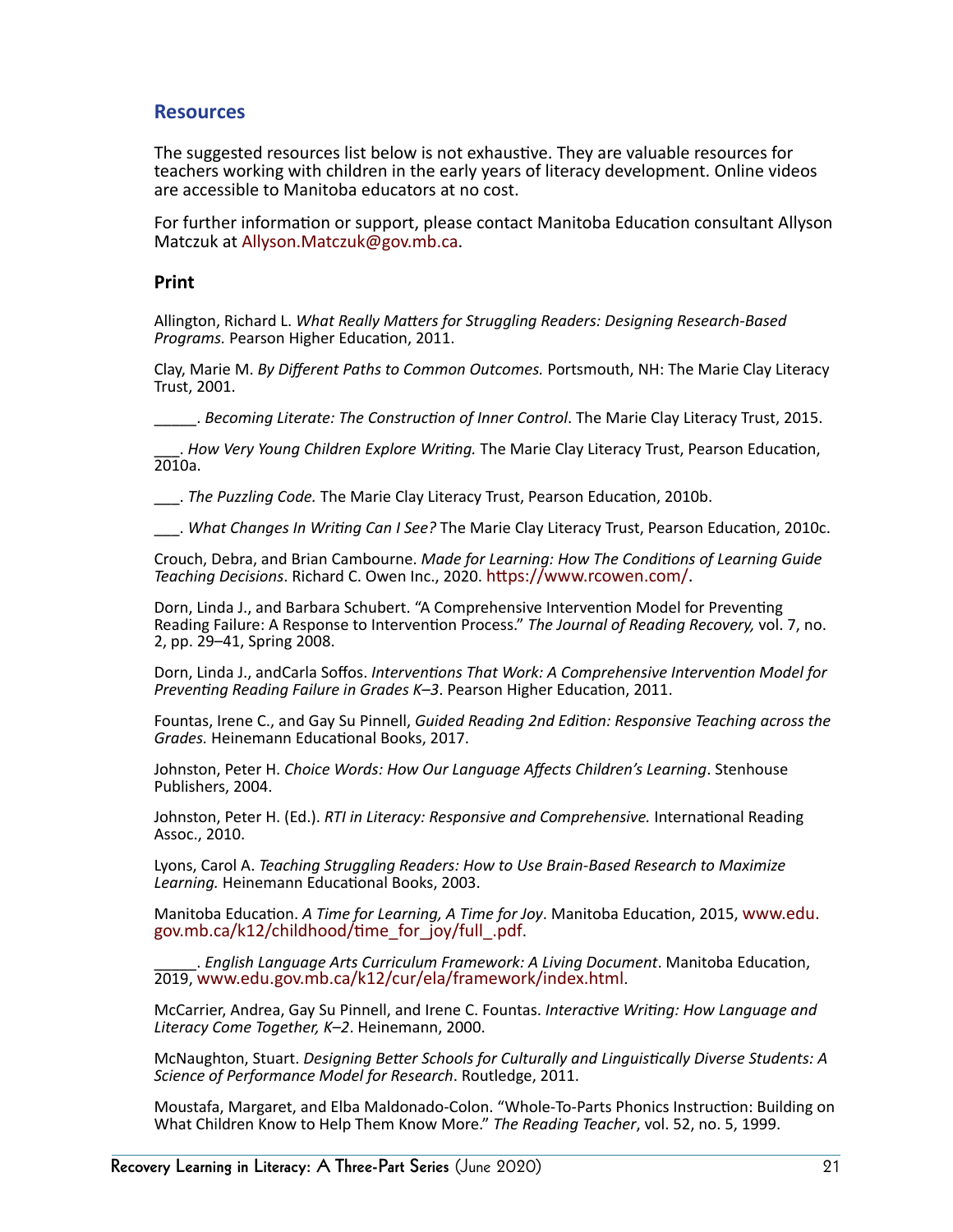New Zealand Ministry of Education. *Effective Literacy Practice in Years 1 to 4*. Richard C. Owen Publishers, 2003, <https://www.rcowen.com/>.

Paris, Scott G. "Reinterpreting the Development of Reading Skills." *Reading Research Quarterly*, vol. 40, no. 2, pp. 184-202, 2005.

Routman, Regie. *Literacy Essentials: Engagement, Excellence, and Equity for All Learners*. Stenhouse Publishers, 2018.

Snow, Catherine E., M. Susan Burns, and Peg Griffin. "Preventing Reading Difficulties in Young Students: Precursors and Fallout." *The Great Curriculum Debate*, National Academies Press, 2001, pp. 229–246,

[www.nap.edu/catalog/6023/preventing-reading-difficulties-in-young-children](http://www.nap.edu/catalog/6023/preventing-reading-difficulties-in-young-children).

Zull, James E. *The Art of Changing the Brain: Enriching Teaching by Exploring the Biology of Learning*. Stylus Publishing, LLC., 2002.

#### **Video**

#### **Nell Duke Series,** *Doing What Works*

Dr. Nell Duke, who served on the Institute of Education Sciences (IES) panel that developed the Improving Reading Comprehension in Kindergarten Through 3rd Grade Practice Guide, produced Doing What Works, a series of video resources on improving reading.

- What Good Readers Do www.youtube.com/watch?v=CgSRH0EYvhU
- Developing Sight Word Vocabulary www.youtube.com/watch?v=CYLefa3kFYs&t=309s
- Increasing Engagement with Informal Text www.youtube.com/watch?v=NObjH6Ix\_tA
- Vocabulary Instruction www.youtube.com/watch?v=q5WP-45PjGA
- Comprehension www.youtube.com/watch?v=2BJFoFj4SOg
- Supporting Literacy at an Early Age www.youtube.com/watch?v=wyOxymPwgZk
- Alphabet

www.youtube.com/watch?v=CdhD4VM0Rls

#### **Linda Dorn**

Linda Dorn, a professor of reading education at the University of Arkansas at Little Rock and director of the UALR Center for Literacy, created the following useful video resources for teaching literacy.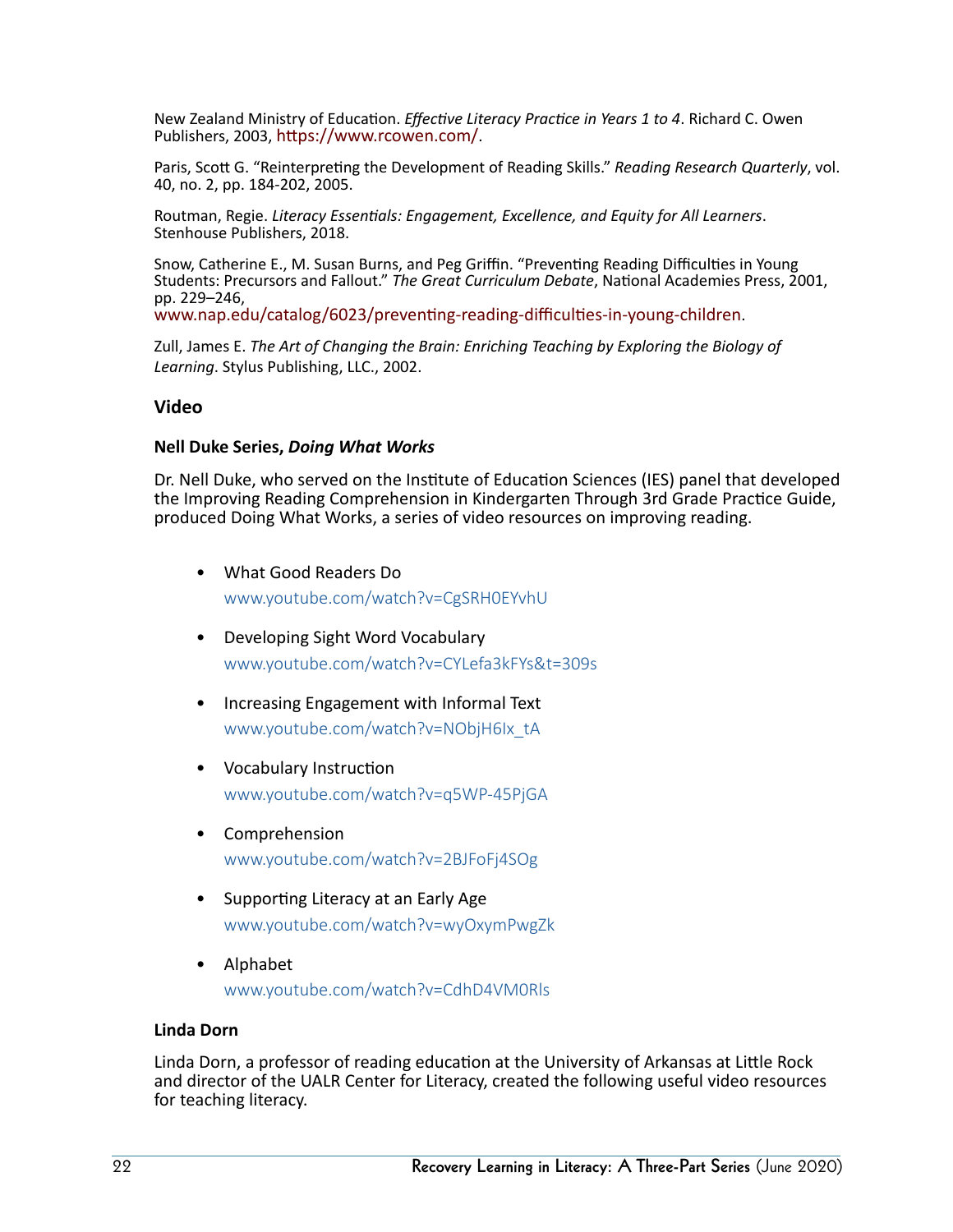- Teaching for Deep Comprehension www.youtube.com/watch?v=29T7eyHfRTE
- Apprenticeship to Literacy www.youtube.com/watch?v=cWIKKziBKw0
- Comprehensive Literacy Model www.youtube.com/user/lindadorn

#### **Irene Fountas and Gay Su Pinnell**

Fountas and Pinnell Literacy has created this useful blog of teaching tips to help elevate teachers' expertise.

https://fpblog.fountasandpinnell.com/tag/teacher-tip-tuesday

#### **Regie Routman**

Regie Routman has been teaching, coaching, and leading in diverse schools across the U.S. and Canada for over 40 years, and she is the author of numerous resources for teachers. The following videos include several useful interviews and resources.

- Engagement, Excellence, and Equity: A Conversation with Regie Routman www.youtube.com/watch?v=LlWOJBwaWAo
- Greatest Lesson Learned www.youtube.com/watch?v=PHU1pk9zltE
- Nurturing Writers

www.youtube.com/channel/UCUd5OJ40JoIMVJ3-vM7K3tg

#### **Reading Recovery Council of North America Video Library**

*"This video library offers extensive examples to help educators strengthen early literacy outcomes for K–3 students. Six effective literacy practices are highlighted to deepen teachers' understandings of literacy learning. The practices may be incorporated into teaching in the classroom, small groups, and one-on-one instruction." (no membership required)*

https://readingrecovery.org/professional-learning/effective-literacy-practices-video-library/

- Making it Easy to Learn
- Teaching for Transfer: Strategic Activity
- Selecting Texts that are Just Right
- Phrasing in Fluent Reading
- Assessing Through Close Observation
- Learning about Phonology and Orthography